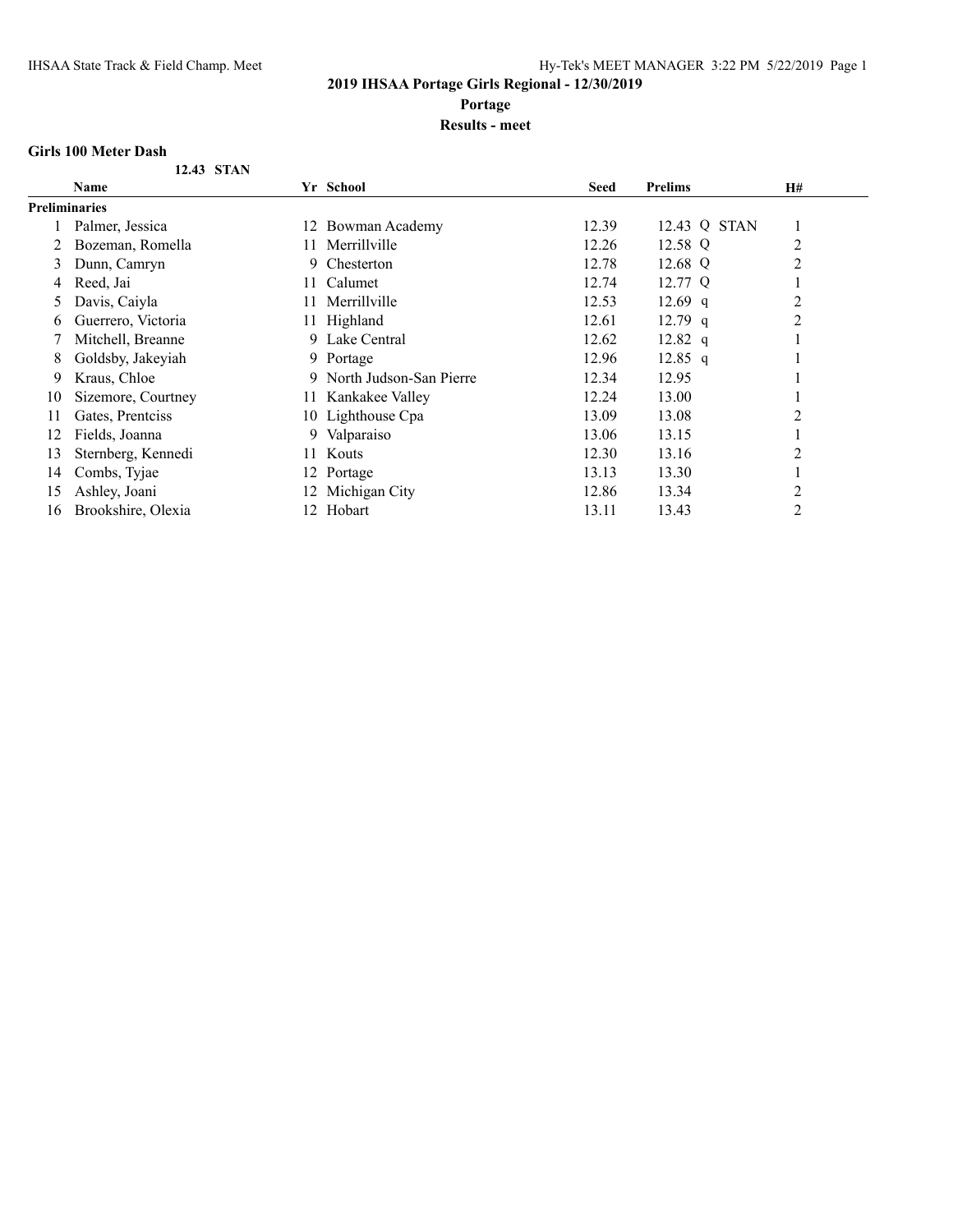**Portage**

#### **Results - meet**

#### **Girls 100 Meter Dash**

|               | 12.43 STAN          |     |                   |                |               |               |
|---------------|---------------------|-----|-------------------|----------------|---------------|---------------|
|               | <b>Name</b>         |     | Yr School         | <b>Prelims</b> | <b>Finals</b> | <b>Points</b> |
| <b>Finals</b> |                     |     |                   |                |               |               |
|               | Palmer, Jessica     |     | 12 Bowman Academy | 12.43          | 12.63         | 10            |
|               | 2 Bozeman, Romella  | 11. | Merrillville      | 12.58          | 12.66         | 8             |
| 3             | Guerrero, Victoria  | 11- | Highland          | 12.79          | 12.80         | 6             |
|               | 4 Goldsby, Jakeyiah |     | 9 Portage         | 12.85          | 12.83         |               |
|               | 5 Davis, Caiyla     |     | 11 Merrillville   | 12.69          | 12.95         | 4             |
| 6             | Dunn, Camryn        |     | 9 Chesterton      | 12.68          | 12.96         |               |
|               | Reed, Jai           |     | 11 Calumet        | 12.77          | 13.08         |               |
| 8             | Mitchell, Breanne   |     | 9 Lake Central    | 12.82          | 13.10         |               |
|               |                     |     |                   |                |               |               |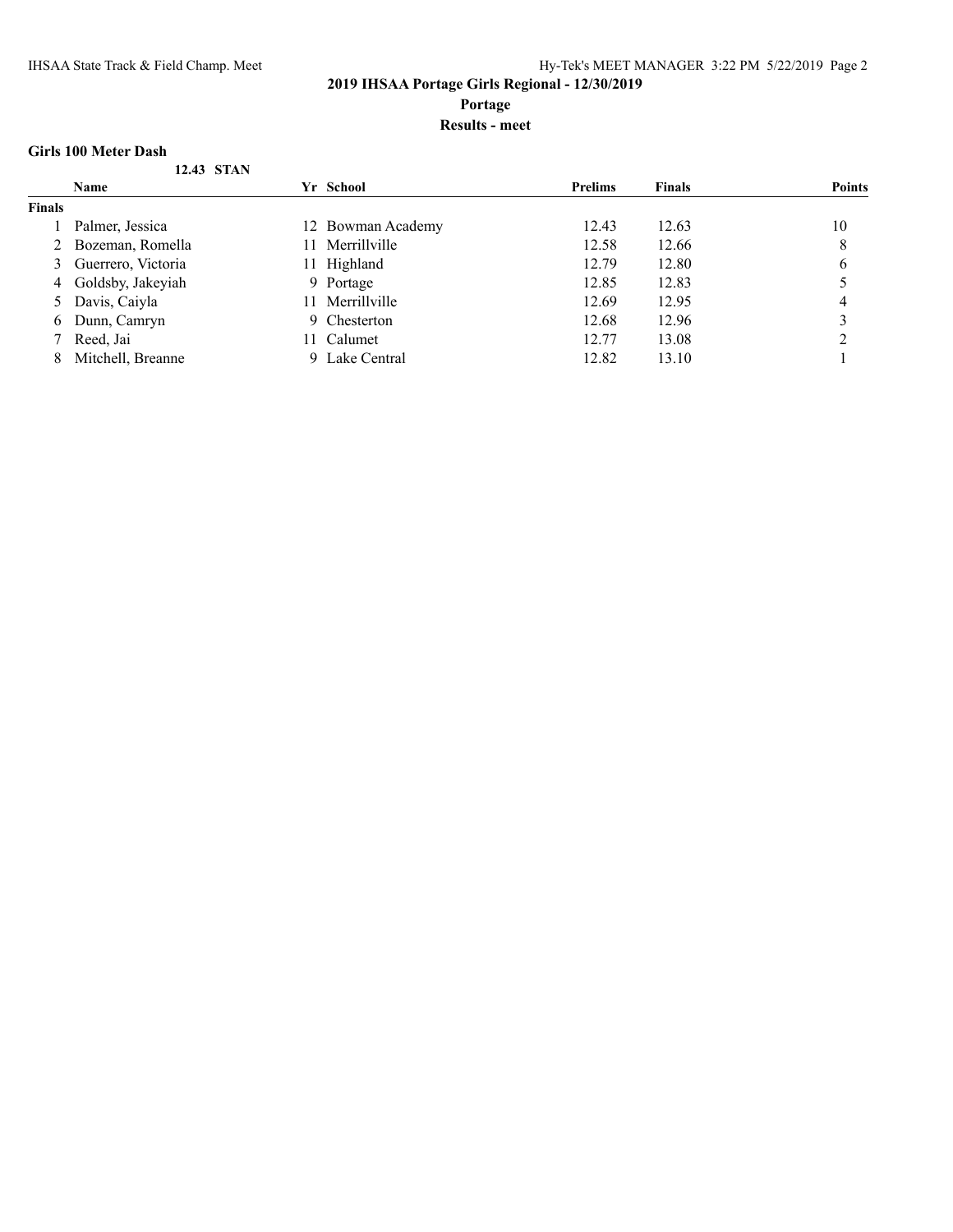**Portage**

#### **Results - meet**

#### **Girls 200 Meter Dash**

|  | 25.53 STAN |
|--|------------|
|  |            |

|                      | Name               |     | Yr School                 | <b>Seed</b> | <b>Prelims</b> | H# |
|----------------------|--------------------|-----|---------------------------|-------------|----------------|----|
| <b>Preliminaries</b> |                    |     |                           |             |                |    |
|                      | Turner, Amaya      |     | 10 Wheeler                | 26.13       | 26.39 Q        | 2  |
|                      | Palmer, Jessica    |     | 12 Bowman Academy         | 26.70       | 26.48 Q        |    |
| 3                    | Davis, Caiyla      | 11  | Merrillville              | 25.79       | 26.70 Q        |    |
| 4                    | Fritz, Melissa     |     | 10 Lake Central           | 26.17       | 27.16 Q        | 2  |
|                      | Guerrero, Victoria |     | 11 Highland               | 26.19       | $26.76$ q      |    |
| 6                    | Kraus, Chloe       |     | 9 North Judson-San Pierre | 26.94       | $27.32\ q$     | 2  |
|                      | Spearman, Aniya    | 11. | Gary West Side            | 26.58       | $27.39$ q      | 2  |
| 8                    | White, Savy        | 11. | Crown Point               | 26.73       | $27.41$ q      |    |
| 9                    | Freeman, Samaria   |     | 9 Bowman Academy          | 27.15       | 27.48          |    |
| 10                   | Pandazis, Haley    |     | 12 Lowell                 | 27.21       | 27.82          | 2  |
| 11                   | Harrell, Aliyah    | 11. | Crown Point               | 26.35       | 27.90          |    |
| 12                   | Jones, Kayla       |     | 11 LaPorte                | 27.03       | 27.96          |    |
| 13                   | Sternberg, Kennedi | 11. | Kouts                     | 27.60       | 28.06          | 2  |
| 14                   | Lowe, Jaedyn       |     | 10 Portage                | 26.96       | 28.37          | 2  |
| 15                   | Reed, Jai          |     | Calumet                   | 26.43       | 28.42          | 2  |
| 16                   | Havlin, Kylee      |     | 11 Morgan Township        | 28.10       | 29.68          |    |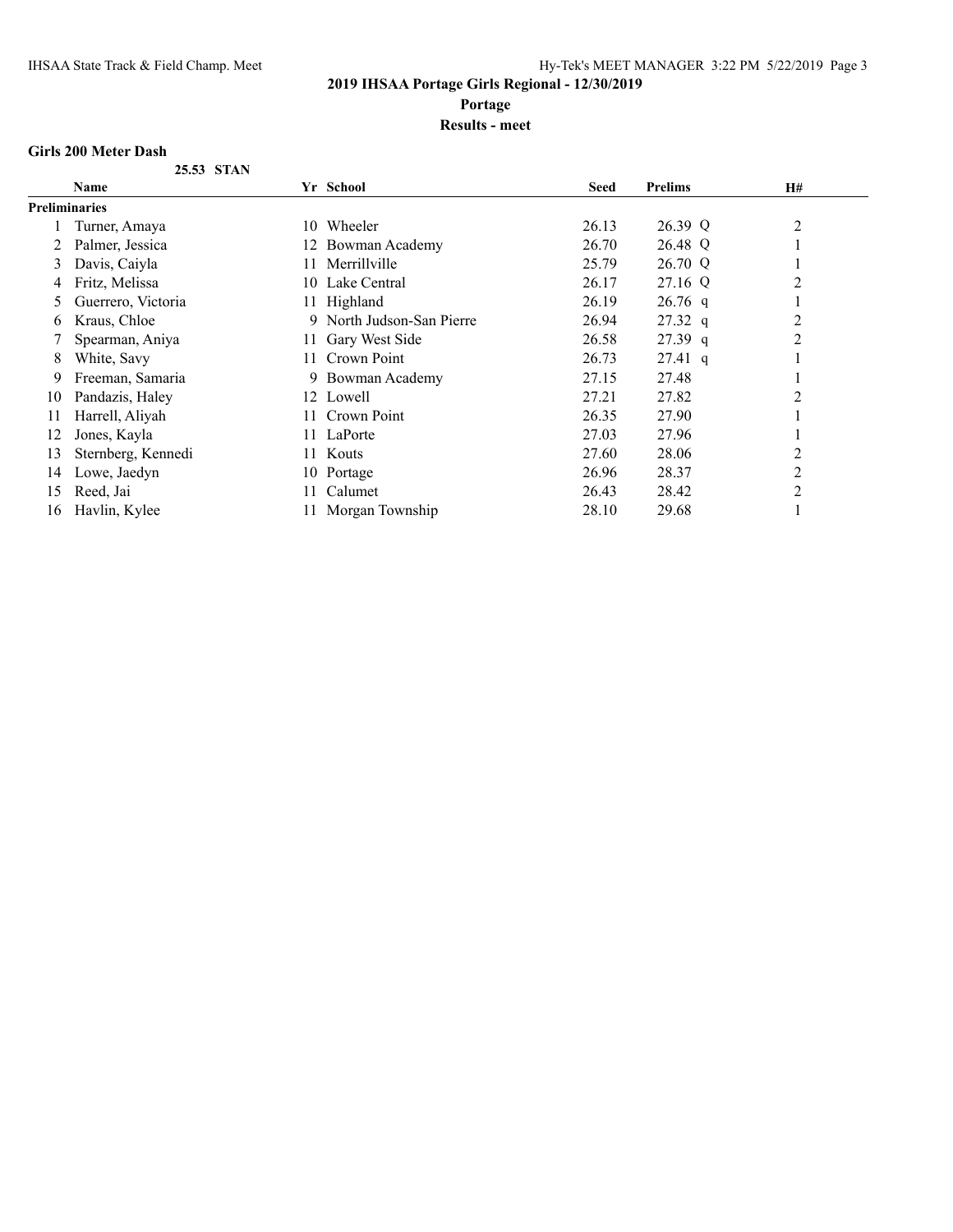**Portage**

#### **Results - meet**

#### **Girls 200 Meter Dash**

|        | 25.53 STAN           |     |                           |                |               |               |
|--------|----------------------|-----|---------------------------|----------------|---------------|---------------|
|        | <b>Name</b>          |     | Yr School                 | <b>Prelims</b> | <b>Finals</b> | <b>Points</b> |
| Finals |                      |     |                           |                |               |               |
|        | Fritz, Melissa       |     | 10 Lake Central           | 27.16          | 26.65         | 10            |
|        | 2 Davis, Caiyla      |     | Merrillville              | 26.70          | 26.77         | 8             |
| 3      | Turner, Amaya        | 10. | Wheeler                   | 26.39          | 26.85         | 6             |
|        | 4 Guerrero, Victoria |     | 11 Highland               | 26.76          | 26.90         |               |
|        | White, Savy          |     | 11 Crown Point            | 27.41          | 27.10         | 4             |
| 6      | Kraus, Chloe         |     | 9 North Judson-San Pierre | 27.32          | 27.12         |               |
|        | Spearman, Aniya      |     | 11 Gary West Side         | 27.39          | 27.45         |               |
| 8      | Palmer, Jessica      |     | 12 Bowman Academy         | 26.48          | 28.09         |               |
|        |                      |     |                           |                |               |               |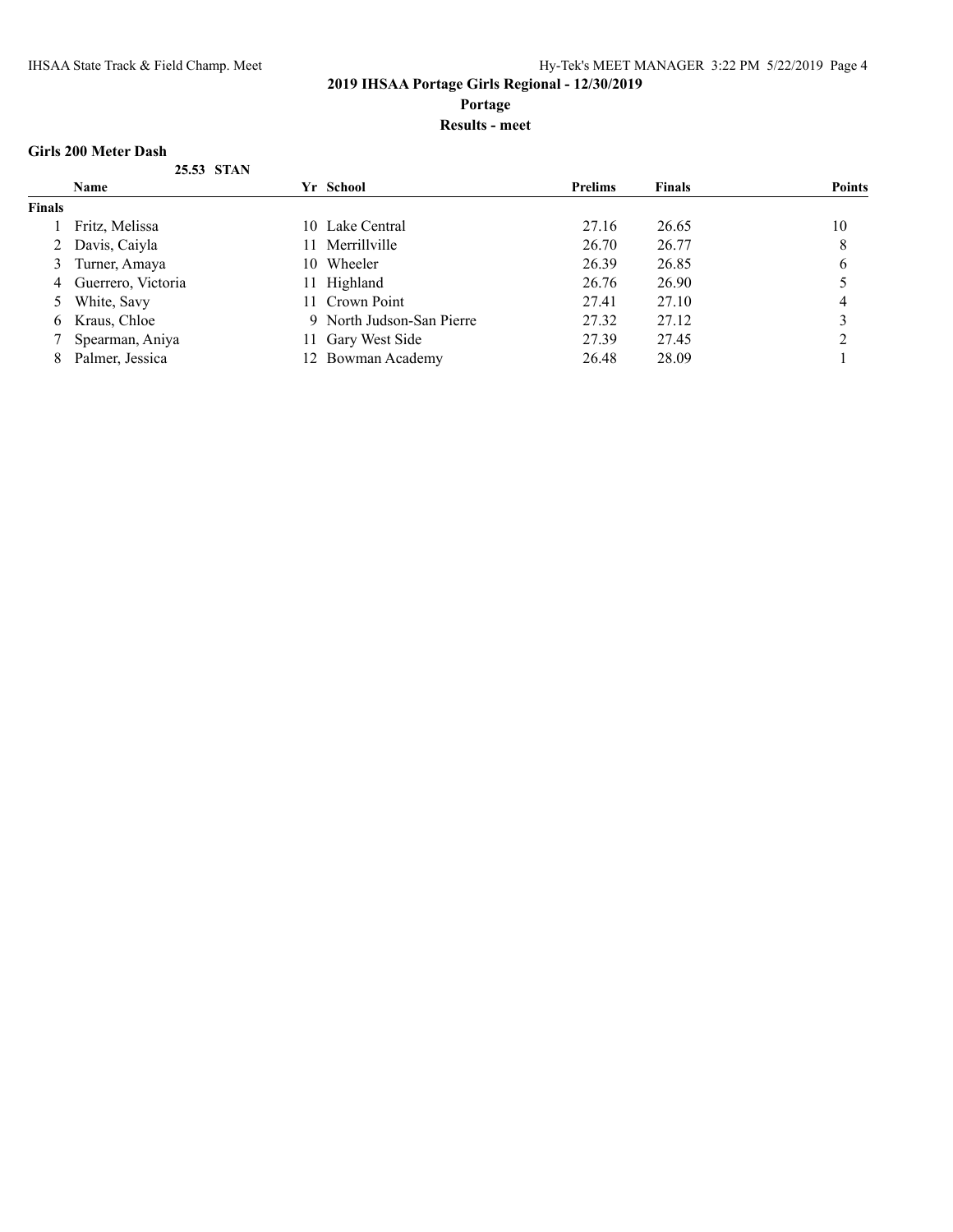**Portage**

#### **Results - meet**

#### **Girls 400 Meter Dash**

**57.67 STAN**

|               | Name               |     | Yr School             | <b>Seed</b> | <b>Finals</b> | H#             | <b>Points</b>  |
|---------------|--------------------|-----|-----------------------|-------------|---------------|----------------|----------------|
| <b>Finals</b> |                    |     |                       |             |               |                |                |
|               | Russin, Maddie     | 11  | Crown Point           | 58.33       | 58.45         | 2              | 10             |
|               | Turner, Amaya      | 10  | Wheeler               | 57.01       | 59.23         | 2              | 8              |
| 3             | Clopton, Aaliyah   | 12  | Hammond Morton        | 58.72       | 1:00.63       | 2              | 6              |
| 4             | Brown, Imani       | 11. | Munster               | 1:01.67     | 1:00.94       |                | 5              |
| $\mathcal{L}$ | Dunn, Camryn       | 9   | Chesterton            | 59.82       | 1:02.13       | 2              | 4              |
| 6.            | Martisek, Abby     |     | 10 Lake Central       | 1:01.66     | 1:02.24       |                | 3              |
|               | Martinez, Olivia   |     | 9 Washington Township | 1:02.15     | 1:02.81       |                | $\overline{2}$ |
| 8             | Grisafi, Isabella  |     | 10 Valparaiso         | 1:01.71     | 1:03.73       |                |                |
| 9             | Smith, Isabella    | 9   | Chesterton            | 1:02.21     | 1:03.89       |                |                |
| 10            | Hughes, Sharon     | 11- | Gary West Side        | 1:01.32     | 1:04.89       | 2              |                |
| 11            | Benefield, Audrey  | 11  | Kouts                 | 1:02.60     | 1:05.65       |                |                |
| 12            | Davis, Adari       |     | 12 Lighthouse Cpa     | 1:00.86     | 1:06.10       | $\overline{2}$ |                |
| 13            | Harrison, Erin     | 10- | Crown Point           | 1:00.65     | 1:06.49       | 2              |                |
| 14            | Clemons, Dominique | 9.  | Hobart                | 1:00.07     | 1:06.67       | $\overline{2}$ |                |
| $--$          | Schoonveld, Taylor |     | 9 Kankakee Valley     | 1:01.43     | <b>DNF</b>    |                |                |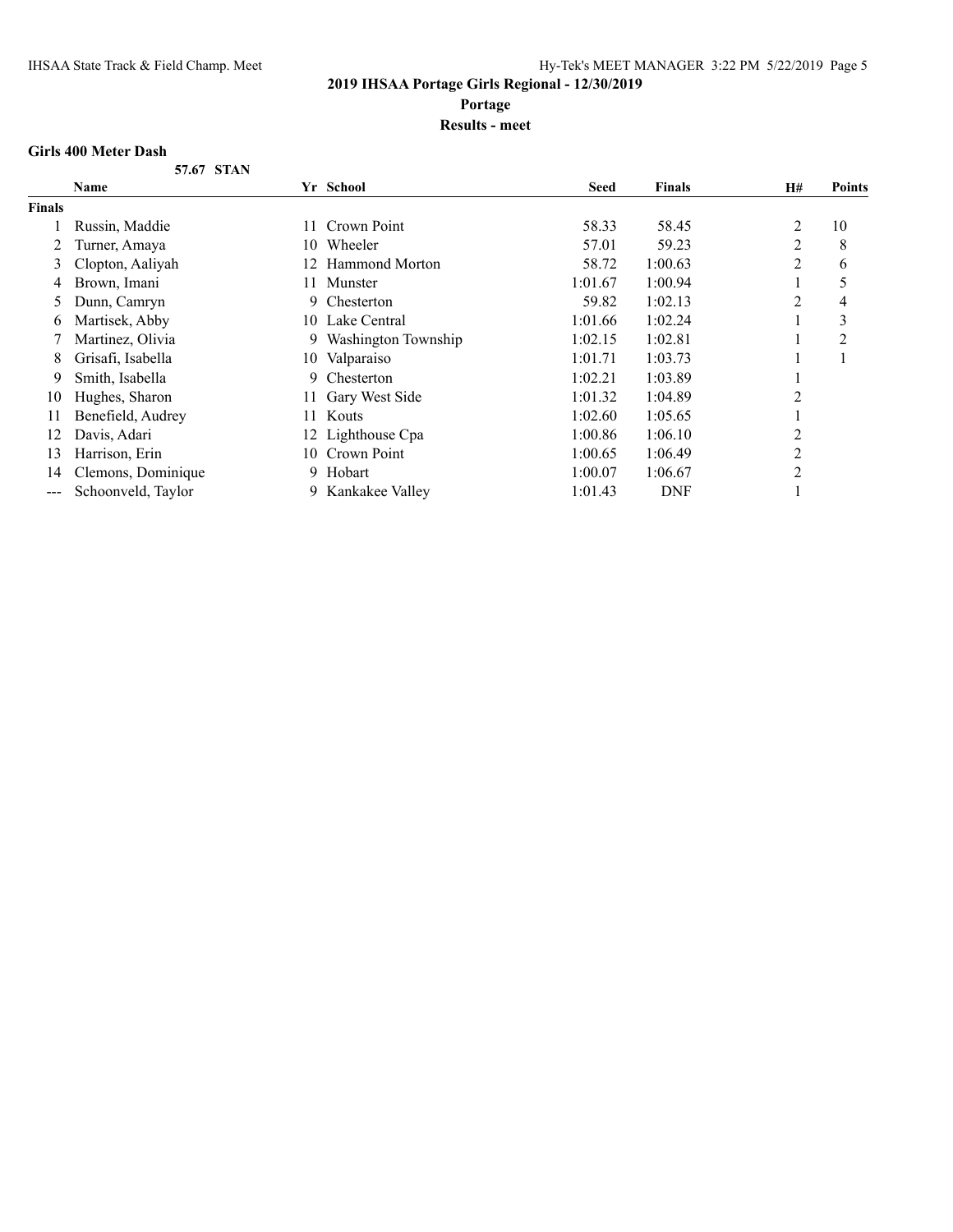**Portage**

**Results - meet**

#### **Girls 800 Meter Run**

| 2:17.38 STAN |  |
|--------------|--|
|              |  |

|               | Name                |     | Yr School                       | <b>Seed</b> | <b>Finals</b> | <b>Points</b> |
|---------------|---------------------|-----|---------------------------------|-------------|---------------|---------------|
| <b>Finals</b> |                     |     |                                 |             |               |               |
|               | Russin, Maddie      | 11. | Crown Point                     | 2:16.22     | 2:19.63       | 10            |
| 2             | DeBoer, Grace       |     | 12 Covenant Christian (Demotte) | 2:23.47     | 2:20.12       | 8             |
| 3             | Hellwege, Emma      | 9   | Wheeler                         | 2:22.51     | 2:20.69       | 6             |
| 4             | Craycraft, Ashley   | 11. | Chesterton                      | 2:22.14     | 2:20.90       | 5             |
|               | Cavinder, Catherine |     | 12 Kankakee Valley              | 2:23.55     | 2:23.55       | 4             |
| 6             | Zubeck, Lillian     | 11. | Lake Central                    | 2:23.11     | 2:25.14       | 3             |
|               | Steele, Ariana      |     | 10 LaPorte                      | 2:24.45     | 2:26.56       | 2             |
| 8             | James, Annalise     |     | 12 Lowell                       | 2:21.48     | 2:27.74       |               |
| 9             | Clancy, Frances     | 10- | Chesterton                      | 2:28.11     | 2:31.96       |               |
| 10            | Metzger, Callie     |     | 12 New Prairie                  | 2:28.04     | 2:33.53       |               |
| 11            | Markus, Catheryn    |     | 9 Highland                      | 2:34.49     | 2:35.05       |               |
| 12            | Palmer, McKenna     | 11. | Boone Grove                     | 2:30.07     | 2:37.13       |               |
| 13            | Nowaczyk, Layla     | 9.  | Crown Point                     | 2:32.15     | 2:37.20       |               |
| 14            | Knestrict, Riley    |     | 10 Lake Central                 | 2:32.51     | 2:38.27       |               |
| 15            | Clopton, Aaliyah    |     | 12 Hammond Morton               | 2:30.88     | 2:41.14       |               |
| 16            | Burton, Hannah      | 11. | Gary West Side                  | 2:37.37     | 2:48.38       |               |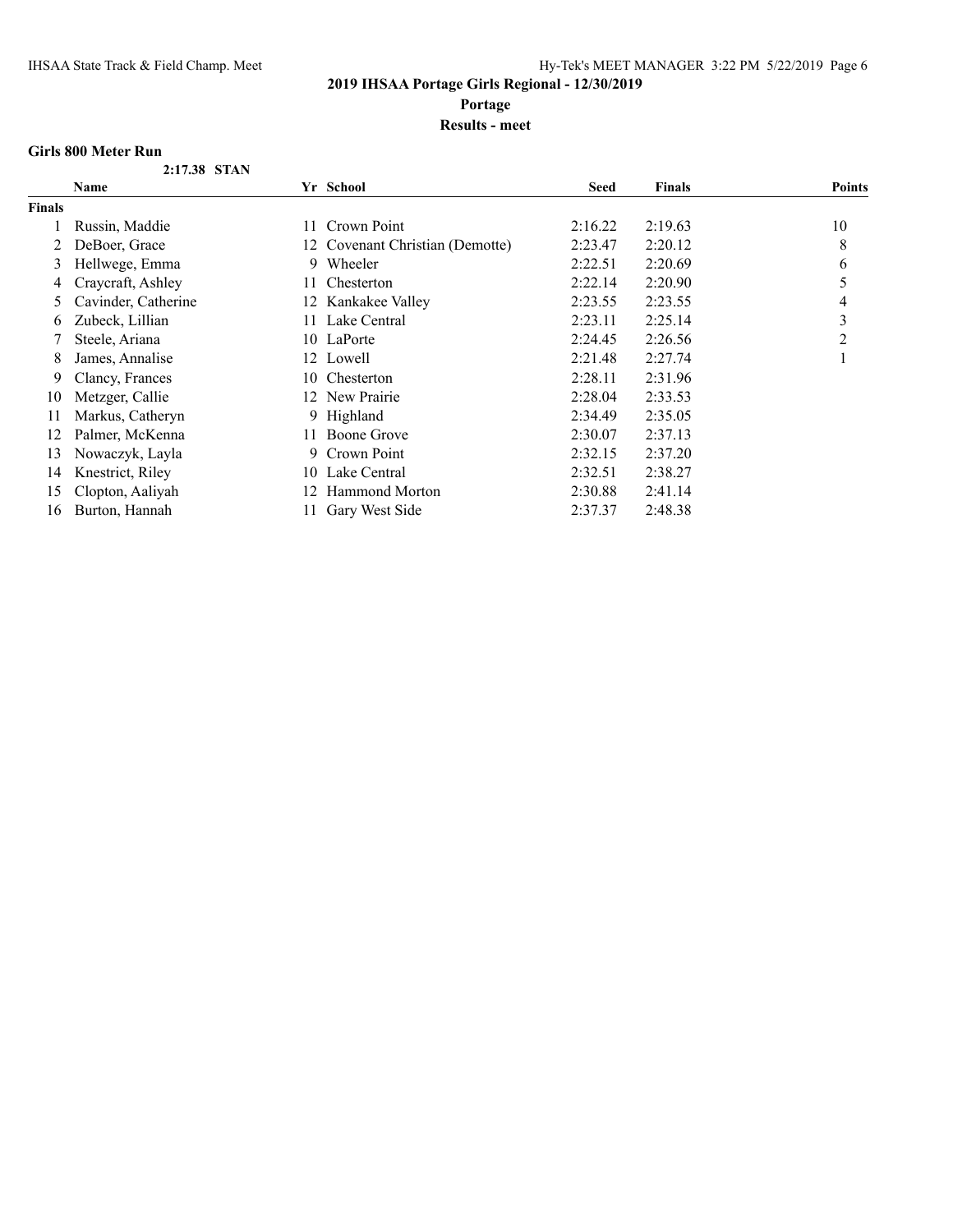**Portage**

#### **Results - meet**

#### **Girls 1600 Meter Run**

**5:06.68 STAN**

|                   | <b>Name</b>        |     | Yr School                       | <b>Seed</b> | <b>Finals</b> |             | <b>Points</b> |
|-------------------|--------------------|-----|---------------------------------|-------------|---------------|-------------|---------------|
| <b>Finals</b>     |                    |     |                                 |             |               |             |               |
|                   | Gilliana, Ava      | 11  | Valparaiso                      | 5:14.64     | 5:05.87       | <b>STAN</b> | 10            |
|                   | Burgos, Jaelyn     | 10  | Crown Point                     | 5:12.40     | 5:07.98       |             | 8             |
| 3                 | Blaesing, Maria    | 11. | Munster                         | 5:14.90     | 5:10.94       |             | 6             |
| 4                 | James, Annalise    |     | 12 Lowell                       | 5:08.88     | 5:14.79       |             |               |
| 5                 | Aurand, Grace      | 11  | Highland                        | 5:33.33     | 5:22.07       |             | 4             |
| 6                 | Worthington, Emily |     | 10 Valparaiso                   | 5:20.20     | 5:24.97       |             | 3             |
|                   | Robbins, Hannah    |     | 9 Munster                       | 5:35.88     | 5:35.60       |             | 2             |
| 8                 | Collins, Kate      |     | 9 Winamac Community             | 5:29.29     | 5:36.73       |             |               |
| 9.                | Krol, Kara         | 12  | Chesterton                      | 5:20.84     | 5:38.31       |             |               |
| 10                | Greiner, Lilli     | 11  | Andrean                         | 5:34.32     | 5:38.40       |             |               |
| 11                | Rakowski, Emma     |     | 10 Morgan Township              | 5:32.83     | 5:40.20       |             |               |
| 12                | McCulloch, Morgan  | 10  | Portage                         | 5:39.01     | 5:41.87       |             |               |
| 13                | Bibakis, Alexia    | 11  | Lowell                          | 5:40.04     | 5:46.47       |             |               |
| 14                | Kartz, Madeline    |     | 10 Hanover Central              | 5:36.00     | 5:49.26       |             |               |
| 15                | Gunnell, Lauren    |     | 10 Merrillville                 | 5:45.47     | 5:57.23       |             |               |
| $\qquad \qquad -$ | DeBoer, Grace      |     | 12 Covenant Christian (Demotte) | 5:24.13     | <b>DNF</b>    |             |               |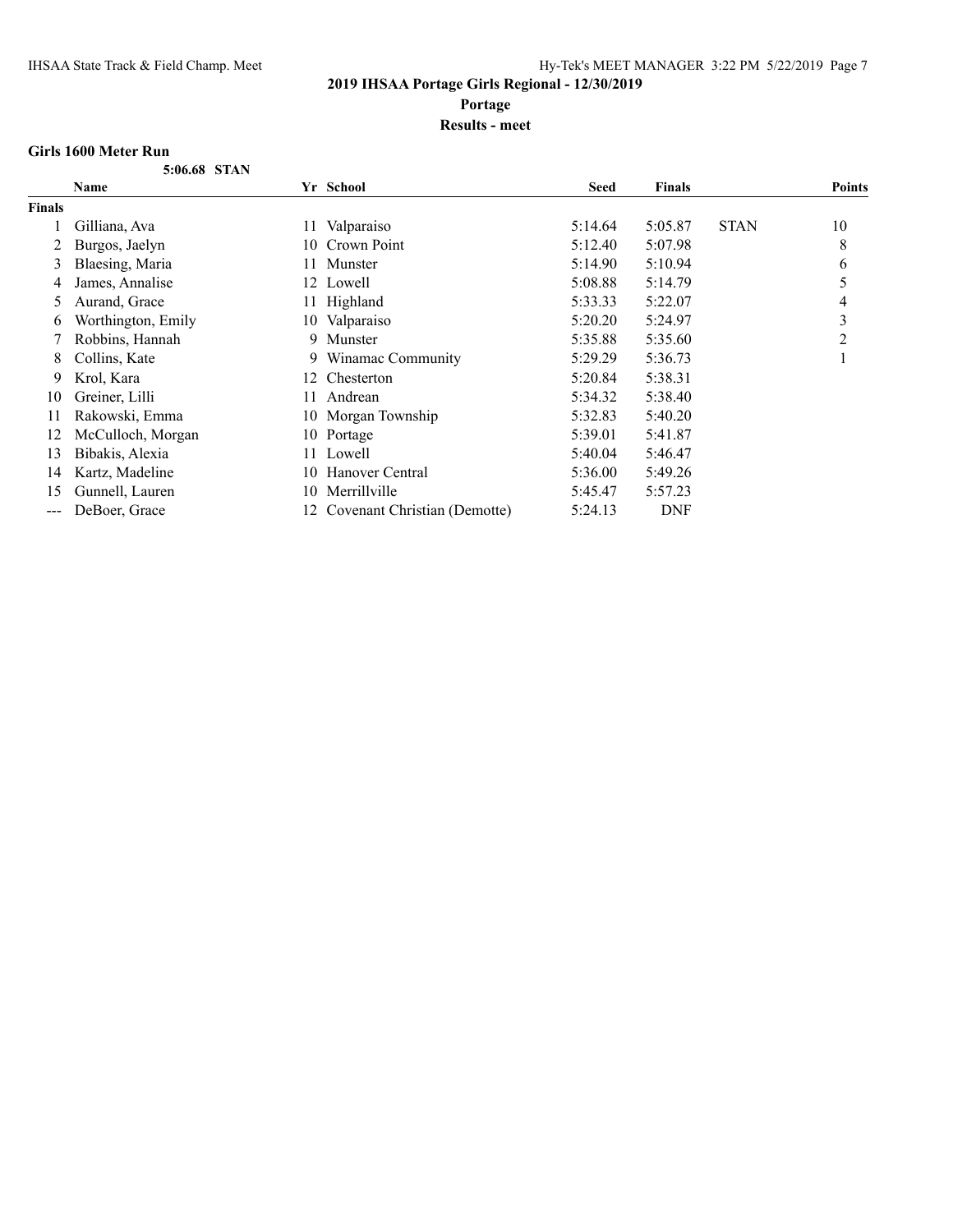**Portage**

**Results - meet**

#### **Girls 3200 Meter Run**

| 11:20.71 STAN |  |
|---------------|--|
|               |  |

|               | <b>Name</b>           |     | Yr School                      | <b>Seed</b> | <b>Finals</b> |             | <b>Points</b> |
|---------------|-----------------------|-----|--------------------------------|-------------|---------------|-------------|---------------|
| <b>Finals</b> |                       |     |                                |             |               |             |               |
|               | James, Karina         |     | 9 Lowell                       | 11:34.99    | 11:12.60      | <b>STAN</b> | 10            |
| 2             | Ranta, Bailey         |     | 9 Chesterton                   | 11:38.57    | 11:24.78      |             | 8             |
| 3             | Boyer, Jordyn         |     | 12 Lowell                      | 11:37.35    | 11:27.50      |             | 6             |
| 4             | Orosz, Hailey         | 10- | Wheeler                        | 11:37.08    | 11:27.92      |             | 5             |
| 5             | Gilliana, Ava         |     | 11 Valparaiso                  | 11:36.00    | 11:35.36      |             | 4             |
| 6             | Aurand, Grace         |     | 11 Highland                    | 12:21.52    | 11:43.45      |             | 3             |
|               | Burgos, Jaelyn        | 10- | Crown Point                    | 11:38.21    | 11:46.27      |             | 2             |
| 8             | Blaesing, Maria       | 11. | Munster                        | 12:03.30    | 12:02.22      |             |               |
| 9             | Young Brust, Adelaide |     | 10 South Central (Union Mills) | 12:06.86    | 12:06.39      |             |               |
| 10            | Worthington, Sarah    |     | 10 Valparaiso                  | 11:58.79    | 12:10.11      |             |               |
| 11            | Greiner, Lilli        |     | 11 Andrean                     | 12:16.55    | 12:16.01      |             |               |
| 12            | Maienbrook, Amzie     | 9.  | Rensselaer Central             | 12:43.84    | 12:33.83      |             |               |
| 13            | Flesvig, Kyra         | 9.  | Boone Grove                    | 12:26.62    | 12:35.72      |             |               |
| 14            | Robbins, Hannah       |     | 9 Munster                      | 12:46.39    | 12:50.77      |             |               |
| 15            | Teitge, Megan         |     | 12 Morgan Township             | 12:35.95    | 13:02.31      |             |               |
| 16            | Belk, Sydney          |     | 9 Hobart                       | 12:16.82    | 13:17.14      |             |               |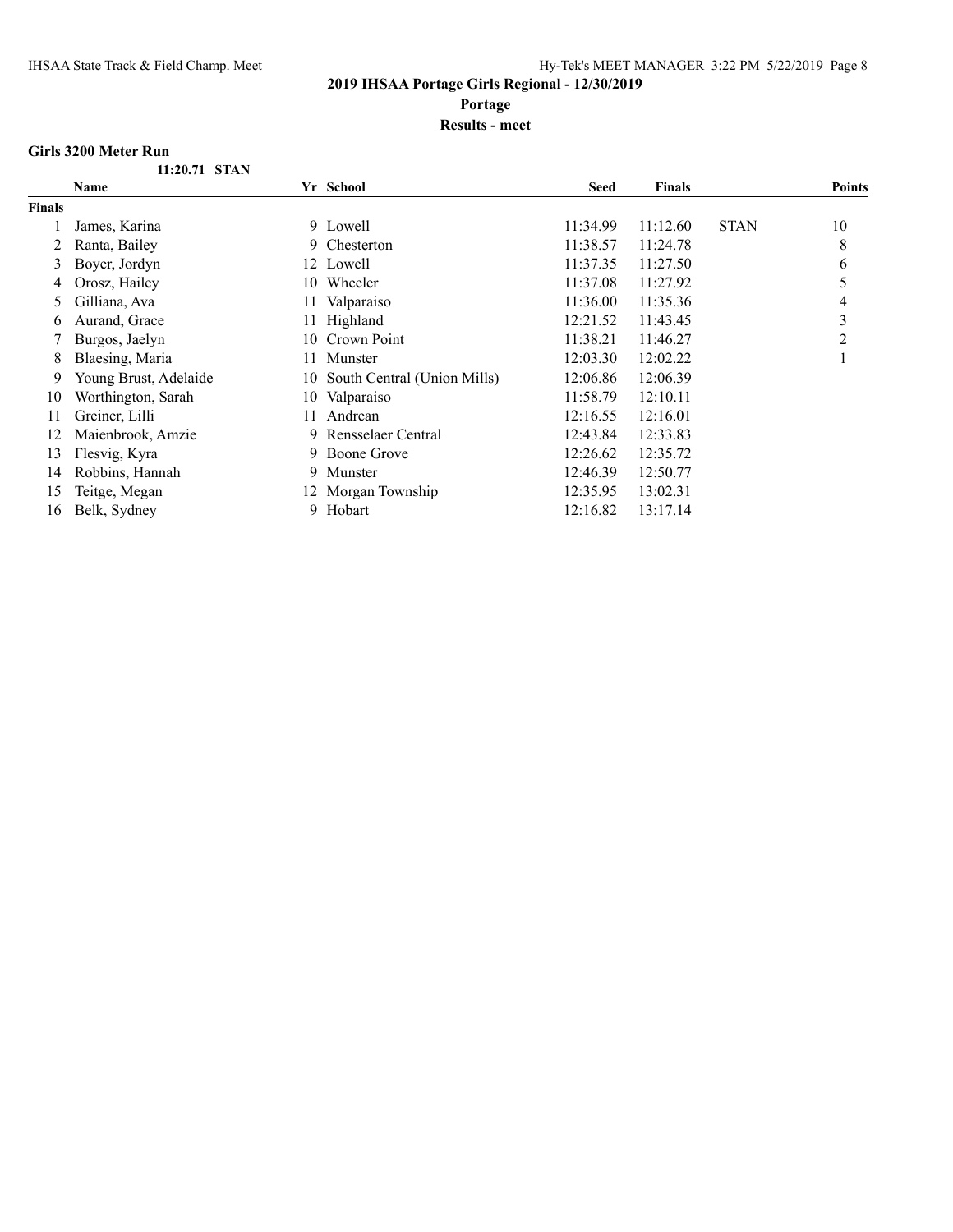**Portage**

#### **Results - meet**

#### **Girls 100 Meter Hurdles**

|  | <b>15.09 STAN</b> |
|--|-------------------|
|  |                   |

|               | Name               | Yr School                 | <b>Seed</b> | <b>Prelims</b> | H#             |  |
|---------------|--------------------|---------------------------|-------------|----------------|----------------|--|
| Preliminaries |                    |                           |             |                |                |  |
|               | Hudson, Jordenne   | Andrean<br>12.            | 14.89       | 15.67 Q        | 1              |  |
|               | Williams, Jaylynne | 12 Lighthouse Cpa         | 15.28       | 15.80 Q        | $\overline{c}$ |  |
| 3             | Yanders, Jordan    | Merrillville<br>10.       | 15.03       | 15.83 Q        | 2              |  |
| 4             | Metts, Addison     | Hobart<br>11              | 15.85       | 15.91 Q        |                |  |
| 5             | Tuerff, Riley      | 12 LaPorte                | 15.51       | $15.92$ q      |                |  |
| 6             | Haggard, Christian | Bowman Academy            | 15.89       | $16.17$ q      |                |  |
|               | Royster, Chyna     | Merrillville              | 15.82       | 16.38 $q$      | $\overline{2}$ |  |
| 8             | Davis, Chyna       | 12 Hammond Bishop Noll    | 15.97       | 16.41 $q$      | $\overline{2}$ |  |
| 9             | Moore, Haley       | Chesterton<br>12.         | 15.73       | 16.46          |                |  |
| 10            | Mcadow, Darian     | Rensselaer Central<br>11. | 16.35       | 16.64          |                |  |
| 11            | Harvey, Precious   | Valparaiso<br>10-         | 15.80       | 16.80          | 2              |  |
| 12            | Sanders, Hailey    | Winamac Community         | 17.09       | 16.86          |                |  |
| 13            | Koryczan, Katie    | Crown Point<br>9.         | 16.38       | 16.89          |                |  |
| 14            | Eklund, Cara       | Lake Central<br>10.       | 16.10       | 16.93          | 2              |  |
| 15            | Richardson, Sarah  | 12 Lowell                 | 16.87       | 16.95          | 2              |  |
| 16            | Nannenga, Megan    | Kankakee Valley           | 16.74       | 17.16          | $\overline{c}$ |  |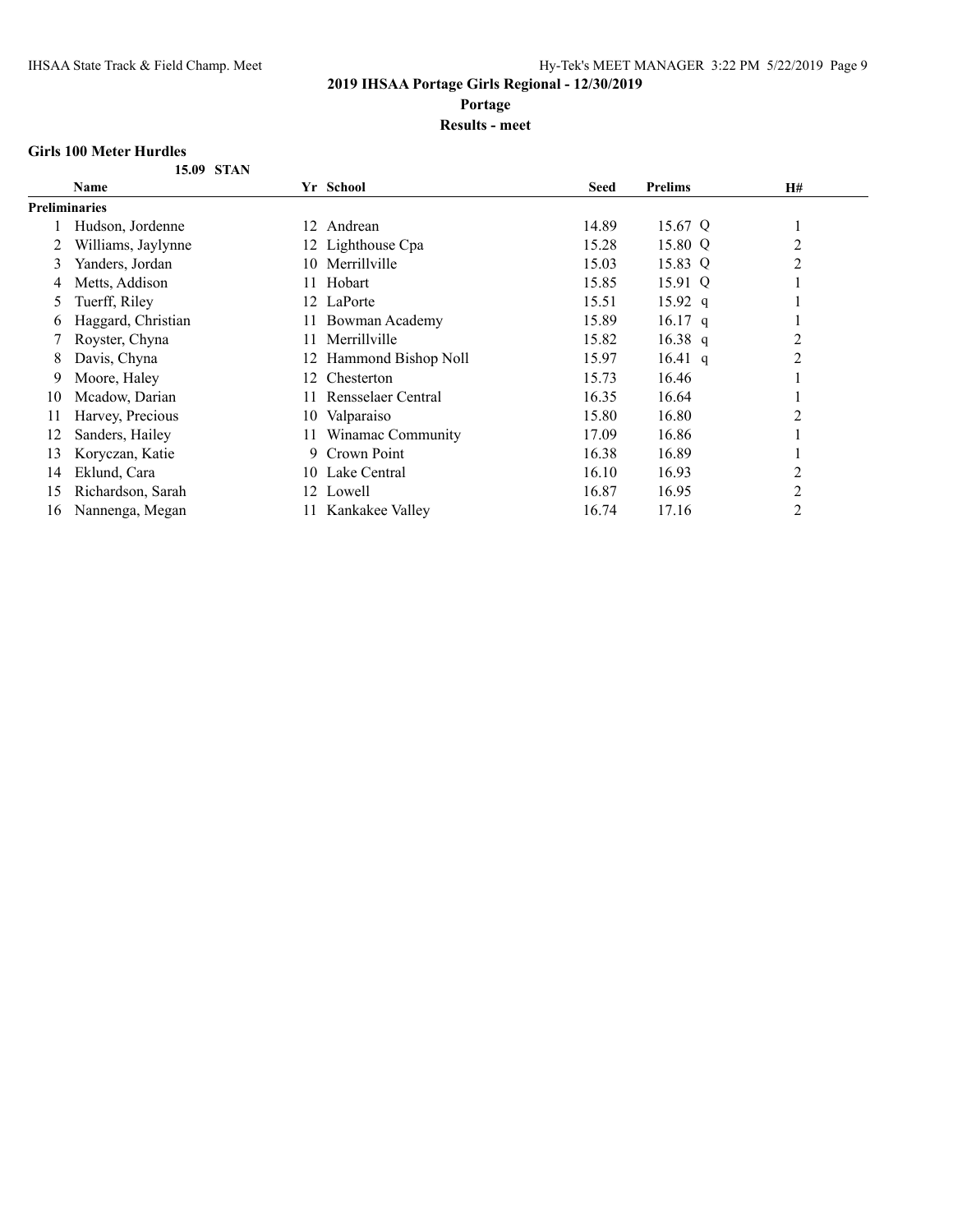**Portage**

#### **Results - meet**

#### **Girls 100 Meter Hurdles**

|  | 15.09 STAN |
|--|------------|

| Name               |                                                         |                     | <b>Prelims</b>                                                                | <b>Finals</b> |             | <b>Points</b> |
|--------------------|---------------------------------------------------------|---------------------|-------------------------------------------------------------------------------|---------------|-------------|---------------|
|                    |                                                         |                     |                                                                               |               |             |               |
| Hudson, Jordenne   |                                                         |                     | 15.67                                                                         | 14.91         | <b>STAN</b> | 10            |
| Williams, Jaylynne |                                                         |                     | 15.80                                                                         | 15.03         | <b>STAN</b> | 8             |
| Yanders, Jordan    |                                                         |                     | 15.83                                                                         | 15.28         |             | 6             |
|                    |                                                         |                     | 15.92                                                                         | 15.46         |             |               |
|                    | $\mathbf{11}$                                           | Hobart              | 15.91                                                                         | 15.80         |             | 4             |
|                    | 11                                                      | Bowman Academy      | 16.17                                                                         | 16.06         |             |               |
| Royster, Chyna     |                                                         | Merrillville        | 16.38                                                                         | 16.21         |             |               |
| Davis, Chyna       |                                                         | Hammond Bishop Noll | 16.41                                                                         | 16.23         |             |               |
|                    | Tuerff, Riley<br>5 Metts, Addison<br>Haggard, Christian |                     | Yr School<br>12 Andrean<br>12 Lighthouse Cpa<br>10 Merrillville<br>12 LaPorte |               |             |               |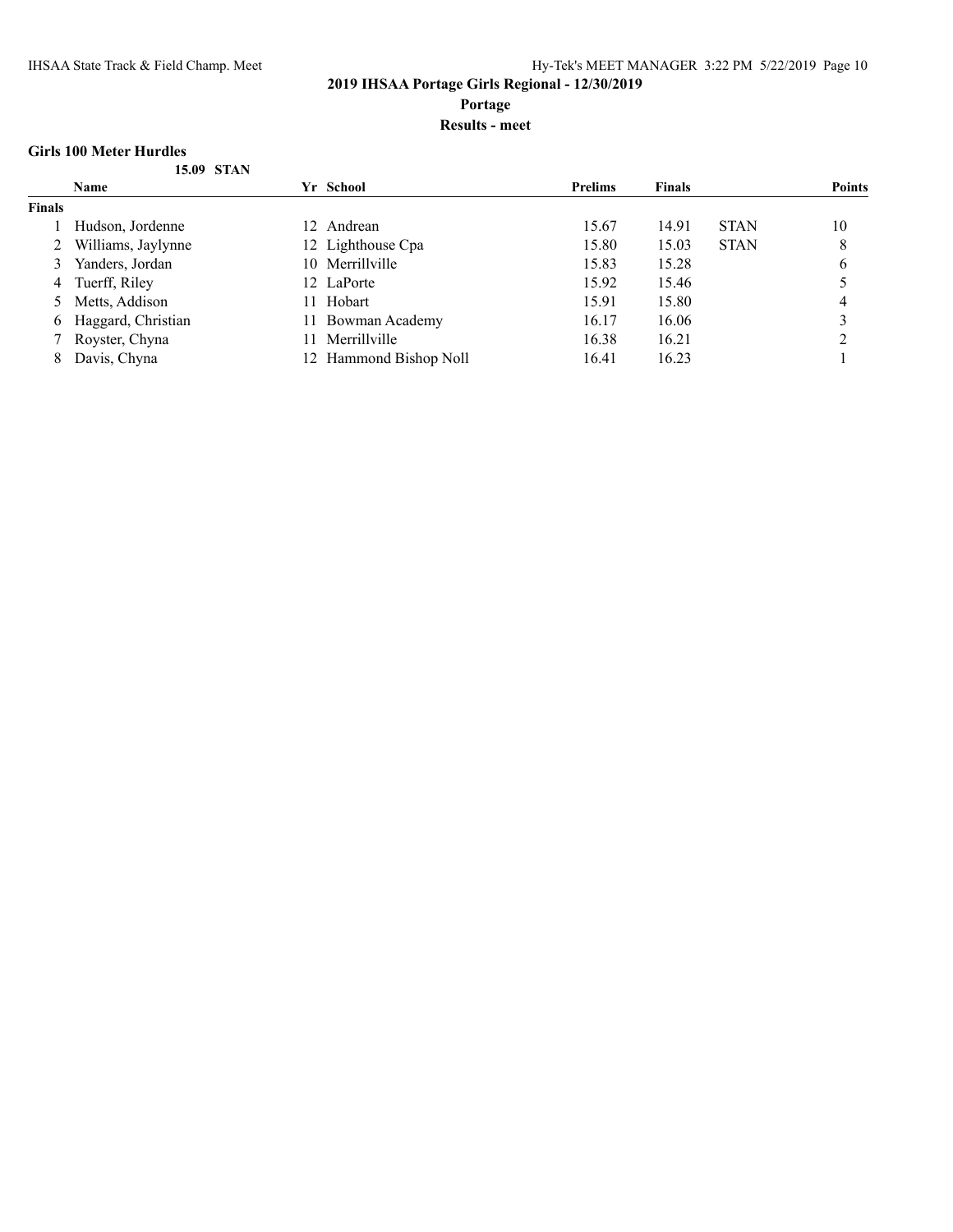**Portage**

#### **Results - meet**

#### **Girls 300 Meter Hurdles**

**45.63 STAN**

| <b>Name</b>        |     | <b>Seed</b>                                                                                                                                                                                                                                                                                  | <b>Finals</b> |             | <b>H#</b>      | <b>Points</b>  |
|--------------------|-----|----------------------------------------------------------------------------------------------------------------------------------------------------------------------------------------------------------------------------------------------------------------------------------------------|---------------|-------------|----------------|----------------|
|                    |     |                                                                                                                                                                                                                                                                                              |               |             |                |                |
| Tuerff, Riley      |     | 45.89                                                                                                                                                                                                                                                                                        | 45.14         | <b>STAN</b> | 2              | 10             |
| Jones, Rmonie      |     | 47.29                                                                                                                                                                                                                                                                                        | 47.31         |             | $\overline{2}$ | 8              |
| Hudson, Jordenne   | 12  | 45.93                                                                                                                                                                                                                                                                                        | 47.36         |             | $\overline{c}$ | 6              |
| Williams, Jaylynne |     | 46.70                                                                                                                                                                                                                                                                                        | 47.81         |             | $\overline{2}$ | 5              |
| Haggard, Christian | 11. | 47.60                                                                                                                                                                                                                                                                                        | 47.91         |             | 2              | 4              |
| Moore, Haley       | 12. | 48.61                                                                                                                                                                                                                                                                                        | 48.87         |             | 2              | 3              |
| Sizemore, Courtney |     | 48.68                                                                                                                                                                                                                                                                                        | 48.98         |             |                | $\overline{2}$ |
| Richardson, Sarah  |     | 48.57                                                                                                                                                                                                                                                                                        | 49.23         |             | $\overline{2}$ |                |
| Metts, Addison     | 11- | 49.41                                                                                                                                                                                                                                                                                        | 49.50         |             |                |                |
| Nannenga, Megan    |     | 50.15                                                                                                                                                                                                                                                                                        | 49.97         |             |                |                |
| Harvey, Precious   |     | 49.82                                                                                                                                                                                                                                                                                        | 50.77         |             |                |                |
| Sanders, Hailey    |     | 49.35                                                                                                                                                                                                                                                                                        | 50.80         |             |                |                |
| Pickens, Mackenzie |     | 49.82                                                                                                                                                                                                                                                                                        | 51.09         |             |                |                |
| Mcadow, Darian     |     | 49.10                                                                                                                                                                                                                                                                                        | 51.12         |             |                |                |
| Yanders, Jordan    | 10- | 45.94                                                                                                                                                                                                                                                                                        | 51.95         |             | $\overline{2}$ |                |
| Edwards, Lacy      | 9.  | 50.16                                                                                                                                                                                                                                                                                        | 52.20         |             |                |                |
|                    |     | Yr School<br>12 LaPorte<br>11 East Chicago Central<br>Andrean<br>12 Lighthouse Cpa<br>Bowman Academy<br>Chesterton<br>11 Kankakee Valley<br>12 Lowell<br>Hobart<br>11 Kankakee Valley<br>10 Valparaiso<br>Winamac Community<br>12 Highland<br>Rensselaer Central<br>Merrillville<br>Griffith |               |             |                |                |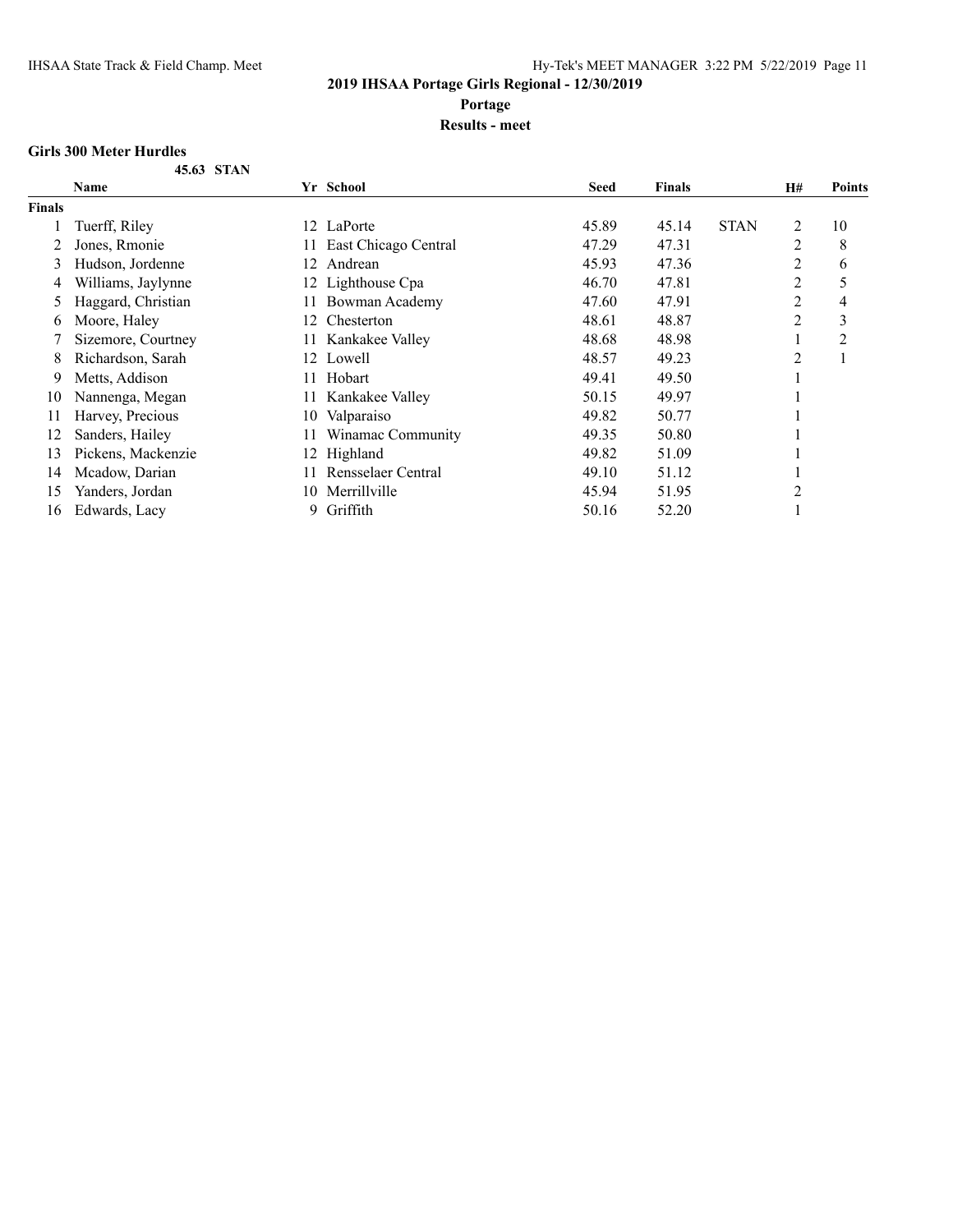**Portage**

#### **Results - meet**

#### **Girls 4x100 Meter Relay**

**48.75 STAN**

|               | 40./J JIAN<br><b>Team</b>   | Relay                         | Seed                      | <b>Finals</b>               | H#             | <b>Points</b> |
|---------------|-----------------------------|-------------------------------|---------------------------|-----------------------------|----------------|---------------|
| <b>Finals</b> |                             |                               |                           |                             |                |               |
| $\mathbf{1}$  | Merrillville                |                               | 48.96                     | 48.98                       | $\overline{c}$ | 10            |
|               | 1) McHenry, Payton 12       | 2) Davis, Caiyla 11           | 3) Yanders, Jordan 10     | 4) Bozeman, Romella 11      |                |               |
|               | 5) Newman, Tyrah 9          | 6) Jenkins, Raina 11          |                           |                             |                |               |
|               | 2 Bowman Academy            |                               | 48.70                     | 49.38                       | $\overline{2}$ | $8\,$         |
|               | 1) Clemons, Cherish 12      | 2) Haggard, Christian 11      | 3) Freeman, Samaria 9     | 4) Palmer, Jessica 12       |                |               |
|               | 5) Feagin, Devynn 11        |                               |                           |                             |                |               |
| 3             | Lake Central                |                               | 49.93                     | 50.08                       | $\overline{2}$ | 6             |
|               | 1) Eklund, Cara 10          | 2) Johnson, LaTreasure 10     | 3) Mitchell, Breanne 9    | 4) Fritz, Melissa 10        |                |               |
|               | 5) Mercer, Madi 10          | 6) Czaja, Brooke 11           | 7) Schilling, McKenzie 10 |                             |                |               |
| 4             | Gary West Side              |                               | 49.59                     | 50.26                       | $\overline{2}$ | 5             |
|               | 1) Givens, Kayonna 11       | 2) Spearman, Aniya 11         | 3) Phillips, Nakyvea 11   | 4) Turks, Mi'Ajia 11        |                |               |
|               | 5) Hardy, Jasmyn 12         | 6) Price, Amaria 10           | 7) Hughes, Sharon 11      | 8) King, Essence 12         |                |               |
|               | 5 Lighthouse Cpa            |                               | 49.24                     | 50.33                       | $\overline{2}$ | 4             |
|               | 1) Gates, Prentciss 10      | 2) Williams, Jaylynne 12      | 3) Washington, Diamond 12 | 4) White, Kadrea 12         |                |               |
|               | 5) Lewis, Erica 9           | 6) Davis, Adari 12            |                           |                             |                |               |
|               | 6 Portage                   |                               | 50.84                     | 51.26                       | 2              | 3             |
|               | 1) Combs, Tyjae 12          | 2) Hood, Jada 12              | 3) Goldsby, Jakeyiah 9    | 4) Harrop-Haywood, Nakara 9 |                |               |
|               | 5) Lowe, Jaedyn 10          | 6) Spoor, Valerie 11          | 7) Huley, Jade 9          |                             |                |               |
| 7             | Michigan City               |                               | 50.82                     | 51.30                       | 2              | 2             |
|               | 1) Ashley, Joani 12         | 2) Ashley, Naomi 12           | 3) Fuller, Lydia 12       | 4) Anderson, Ramadii 10     |                |               |
|               | 5) Martin, Jael 12          | 6) Achy, Huda 11              | 7) Sanders, Ashanti 9     | 8) Roberts, Maya 9          |                |               |
| 8             | Crown Point                 |                               | 49.51                     | 51.33                       | 2              | 1             |
|               | 1) Harrell, Aliyah 11       | 2) White, Savy 11             | 3) Donofrio, Maddie 12    | 4) Morris, Kori 11          |                |               |
|               | 5) Denvit, Jasmine 9        | 6) Puga, Alexis 11            | 7) Smith, Emma 10         | 8) Brown, Amber 9           |                |               |
|               | 9 Hobart                    |                               | 51.03                     | 51.85                       | 1              |               |
|               | 1) Metts, Addison 11        | 2) Belk, Ja'Diah 9            | 3) Lewis, Anisha 10       | 4) Brookshire, Olexia 12    |                |               |
|               | 5) Williams, Lexi 10        | 6) Roggenkamp, Alanna 12      | 7) Rivera, Ariah 10       | 8) Clemons, Dominique 9     |                |               |
|               | 10 LaPorte                  |                               | 51.34                     | 51.98                       | 1              |               |
|               | 1) Shreves, Aydin 9         | 2) Jones, Kayla 11            | 3) Tuerff, Riley 12       | 4) Franklin, Andrea 12      |                |               |
|               | 11 North Judson-San Pierre  |                               | 51.34                     | 52.25                       | 1              |               |
|               | 1) Hillers, Abigaile 12     | 2) Kraus, Allison 11          | 3) Rossa, Kayla 12        | 4) Kraus, Chloe 9           |                |               |
|               | 5) Miramontes Perez, Kim 11 | 6) Berkshire, Breanne 11      |                           |                             |                |               |
|               | 12 Griffith                 |                               | 51.49                     | 52.27                       | 1              |               |
|               | 1) Johnson, Jordyn 12       | 2) Harris, Tianna 12          | 3) Hester, Taneasha 9     | 4) Harris, Tierra 9         |                |               |
|               | 5) Bolden, Jaylah 12        |                               |                           |                             |                |               |
|               | 13 Kankakee Valley          |                               | 51.82                     | 52.57                       |                |               |
|               | 1) Tuesburg, Kailee 11      | 2) Sizemore, Courtney 11      | 3) Martin, Sarah 12       | 4) Cavinder, Catherine 12   |                |               |
|               | 5) Moslow, Morgan 10        | 6) Kasper, Elise 9            | 7) Nannenga, Megan 11     |                             |                |               |
|               | 14 Lowell                   |                               | 51.47                     | 52.98                       | 1              |               |
|               | 1) Harmston, Michelle 12    | 2) Bevineau-Rock, Savannah 12 | 3) Gill, Macee 11         | 4) Pandazis, Haley 12       |                |               |
|               | 5) Jasinski, Jasmine 10     | 6) Rodriguez, Juanita 10      | 7) Martin, Tiffani 9      | 8) Richardson, Sarah 12     |                |               |
| 15            | Highland                    |                               | 50.84                     | 53.52                       |                |               |
|               | 1) Pickens, Mackenzie 12    | 2) Ison, Zoie 12              | 3) Carstensen, Maggie 10  | 4) Donohue, Jenna 10        |                |               |
|               | 5) West, Nina 9             | 6) Vanderhoek, Audrey 9       | 7) Jernigan, Jelah 10     | 8) Guerrero, Victoria 11    |                |               |
|               | 16 Morgan Township          |                               | 52.52                     | 53.95                       | 1              |               |
|               | 1) Havlin, Kylee 11         | 2) O'Brien, Emma 10           | 3) Goerl, Lauren 9        | 4) Rastovski, Emily 10      |                |               |
|               | 5) Ogiego, Jordan 9         | 6) Deporter, Ella 9           | 7) White, Olivia 11       |                             |                |               |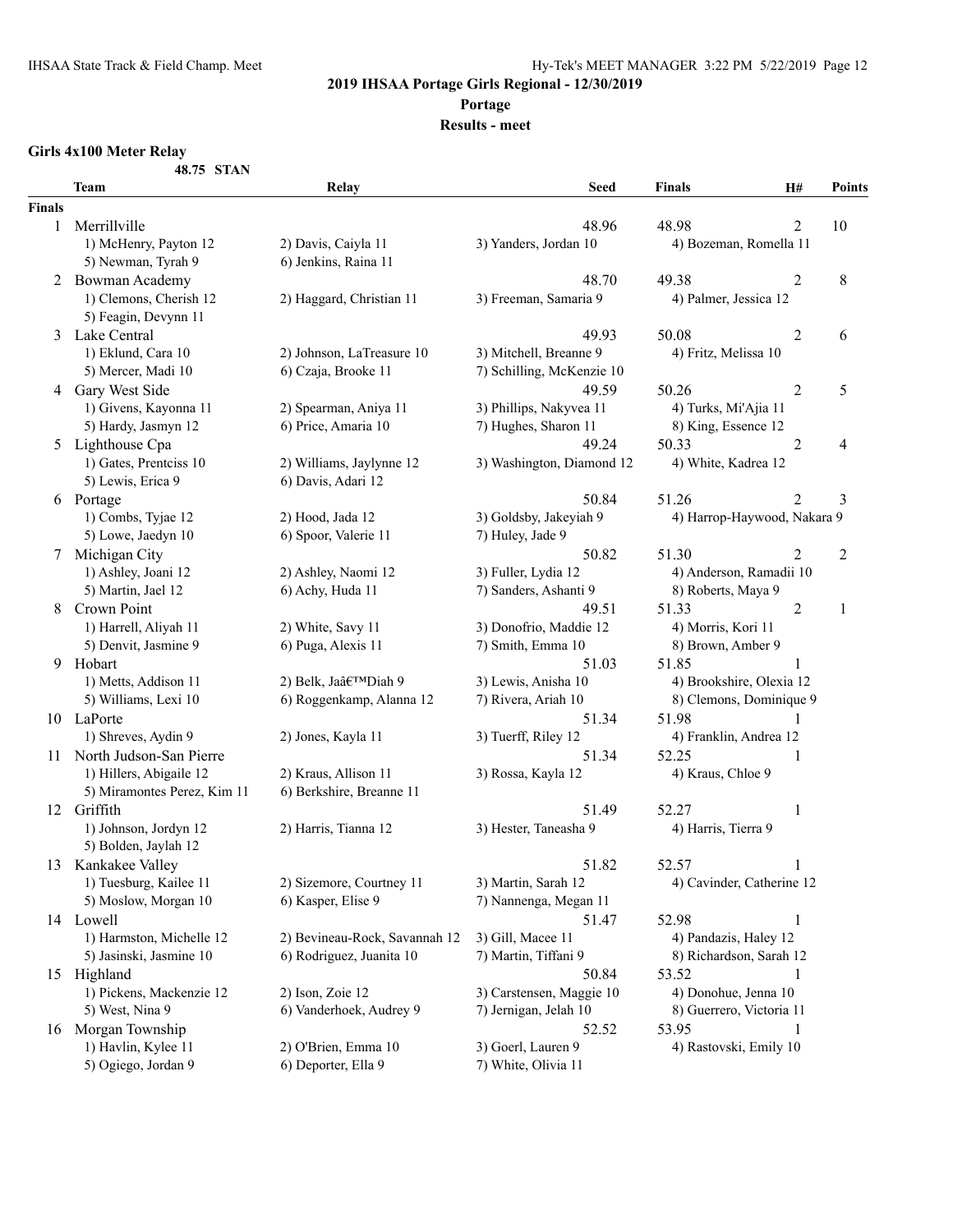**Portage**

#### **Results - meet**

# **Girls 4x400 Meter Relay**

**3:58.82 STAN**

|               | Team                       | Relay                       | <b>Seed</b>               | <b>Finals</b>             | H#             | <b>Points</b>  |
|---------------|----------------------------|-----------------------------|---------------------------|---------------------------|----------------|----------------|
| <b>Finals</b> |                            |                             |                           |                           |                |                |
| 1             | Chesterton                 |                             | 4:06.16                   | 4:07.39                   | 2              | 10             |
|               | 1) Connors, Bri 9          | 2) Smith, Isabella 9        | 3) Craycraft, Ashley 11   | 4) Moore, Haley 12        |                |                |
|               | 5) Gentry, Bree 9          | 6) Raffin, Sophia 10        | 7) Tumidalsky, Alexa 12   | 8) Dunn, Camryn 9         |                |                |
| 2             | Valparaiso                 |                             | 4:07.85                   | 4:10.92                   | 2              | $\,8$          |
|               | 1) Grisafi, Isabella 10    | 2) Tsagris, Anastasia 11    | 3) Jaime, Sophia 9        | 4) Cummins, Skyler 10     |                |                |
|               | 5) Wagner, Ella 9          | 6) Driver, Zoe 9            | 7) Catchur, Morgan 10     | 8) Gilliana, Ava 11       |                |                |
| 3             | Lake Central               |                             | 4:10.03                   | 4:11.22                   | $\overline{2}$ | 6              |
|               | 1) Long, Meghan 12         | 2) Zubeck, Lillian 11       | 3) Martisek, Abby 10      | 4) Fritz, Melissa 10      |                |                |
|               | 5) Schilling, Gwen 9       | 6) Knestrict, Riley 10      | 7) Schilling, McKenzie 10 | 8) Kulacz, Krista 9       |                |                |
|               | 4 Hobart                   |                             | 4:12.08                   | 4:12.60                   | 2              | 5              |
|               | 1) Lewis, Anisha 10        | 2) Clemons, Dominique 9     | 3) Metts, Addison 11      | 4) Brookshire, Olexia 12  |                |                |
|               | 5) Haluska, Abigale 11     | 6) Roggenkamp, Alanna 12    | 7) Belk, Ja'Diah 9        | 8) Romeo, Lauren 11       |                |                |
| 5             | Crown Point                |                             | 4:04.83                   | 4:13.32                   | 2              | 4              |
|               | 1) Macintyre, Kirsten 12   | 2) Harrison, Erin 10        | 3) Bahr, Emma 9           | 4) Russin, Maddie 11      |                |                |
|               | 5) Kiger, Rhena 9          |                             |                           |                           |                |                |
|               | 6 Merrillville             |                             | 4:11.22                   | 4:15.92                   | $\overline{2}$ | 3              |
|               | 1) Bozeman, Romella 11     | 2) Davis, Caiyla 11         | 3) Beasley, Shamiya 11    | 4) Yanders, Jordan 10     |                |                |
|               | 5) Newman, Tyrah 9         | 6) Gunnell, Michelle 11     | 7) Scott, Makayla 12      |                           |                |                |
|               | 7 Portage                  |                             | 4:23.26                   | 4:22.27                   | $\mathbf{1}$   | $\overline{2}$ |
|               | 1) Combs, Tyjae 12         | 2) Elizondo, Madison 10     | 3) Goldsby, Jakeyiah 9    | 4) Borom, Genesis 9       |                |                |
|               | 5) Hood, Jada 12           | 6) Huley, Jade 9            | 7) Prado, America 9       | 8) Spoor, Valerie 11      |                |                |
| 8             | Gary West Side             |                             | 4:12.12                   | 4:22.49                   | $\overline{2}$ | 1              |
|               | 1) Hughes, Sharon 11       | 2) Phillips, Nakyvea 11     | 3) Burton, Hannah 11      | 4) Turks, Mi'Ajia 11      |                |                |
|               | 5) Spearman, Aniya 11      | 6) Barrett, Athlia 10       | 7) Burton, Sarah 9        | 8) Givens, Kayonna 11     |                |                |
| 9             | Hanover Central            |                             | 4:24.61                   | 4:23.56                   | 1              |                |
|               | 1) Victor, Maddy 10        | 2) Huyser, Kaylee 12        | 3) Siems, Sabrina 9       | 4) Butler, Malia 9        |                |                |
|               | 5) Mueller, Allison 11     | 6) Connor, Ellen 12         | 7) Govert, Nevaeh 10      |                           |                |                |
|               | 10 Munster                 |                             | 4:14.57                   | 4:23.59                   | 1              |                |
|               | 1) Gonzales, Erin 12       | 2) Foley, Alice 10          | 3) Kekelik, Carson 10     | 4) Brown, Imani 11        |                |                |
|               | 5) Mongerie, Aleena 10     | 6) Robbins, Hannah 9        | 7) Bohling, Brisa 12      | 8) Stooksbury, Audrey 12  |                |                |
| 11 -          | Morgan Township            |                             | 4:17.22                   | 4:26.08                   |                |                |
|               | 1) White, Olivia 11        | 2) Good, Sydney 10          | 3) Rakowski, Emma 10      | 4) O'Brien, Emma 10       |                |                |
|               | 5) Whitaker, Shelby 10     | 6) Duzan, Kiersten 12       | 7) Lemmons, Klaire 9      | 8) Schnick, Makenna 10    |                |                |
| 12            | Lighthouse Cpa             |                             | 4:12.21                   | 4:26.31                   | 2              |                |
|               | 1) Davis, Adari 12         | 2) White, Kadrea 12         | 3) Washington, Diamond 12 | 4) Williams, Jaylynne 12  |                |                |
|               | 5) Lewis, Erica 9          | 6) Gates, Prentciss 10      |                           |                           |                |                |
| 13            | Hammond Morton             |                             | 4:18.41                   | 4:28.21                   | $\mathbf{1}$   |                |
|               | 1) Coleman, Aqila 11       | 2) Brignac, Breanna 11      | 3) Salhus, Kiarra 10      | 4) Clopton, Aaliyah 12    |                |                |
|               | 5) Durant, Brezhan 12      | 6) Stevens, Ce'etter 11     | 7) Collins, Lynnae 12     |                           |                |                |
|               | 14 Kankakee Valley         |                             | 4:20.81                   | 4:30.36                   | $\mathbf{1}$   |                |
|               | 1) Kasper, Elise 9         | 2) Nannenga, Megan 11       | 3) Martin, Sarah 12       | 4) Cavinder, Catherine 12 |                |                |
|               | 5) Martin, Samantha 11     | 6) Wilson, Emilee 9         |                           |                           |                |                |
|               | 15 North Judson-San Pierre |                             | 4:21.46                   | 4:31.85                   | $\mathbf{1}$   |                |
|               | 1) Hillers, Abigaile 12    | 2) Rossa, Kayla 12          | 3) Kraus, Allison 11      | 4) Kraus, Chloe 9         |                |                |
|               | 5) Berkshire, Breanne 11   | 6) Miramontes Perez, Kim 11 | 7) Reimbold, Macy 12      |                           |                |                |
|               | 16 Kouts                   |                             | 4:22.36                   | 4:35.22                   | 1              |                |
|               | 1) Benefield, Rebecca 9    | 2) Bagnall, Elyse 9         | 3) Miller, Kendrah 9      | 4) Benefield, Audrey 11   |                |                |
|               | 5) Cadwell, Madi 10        | 6) Robertson, Gabrielle 9   | 7) Sternberg, Kennedi 11  | 8) Miller, Ashly 11       |                |                |
|               |                            |                             |                           |                           |                |                |
|               |                            |                             |                           |                           |                |                |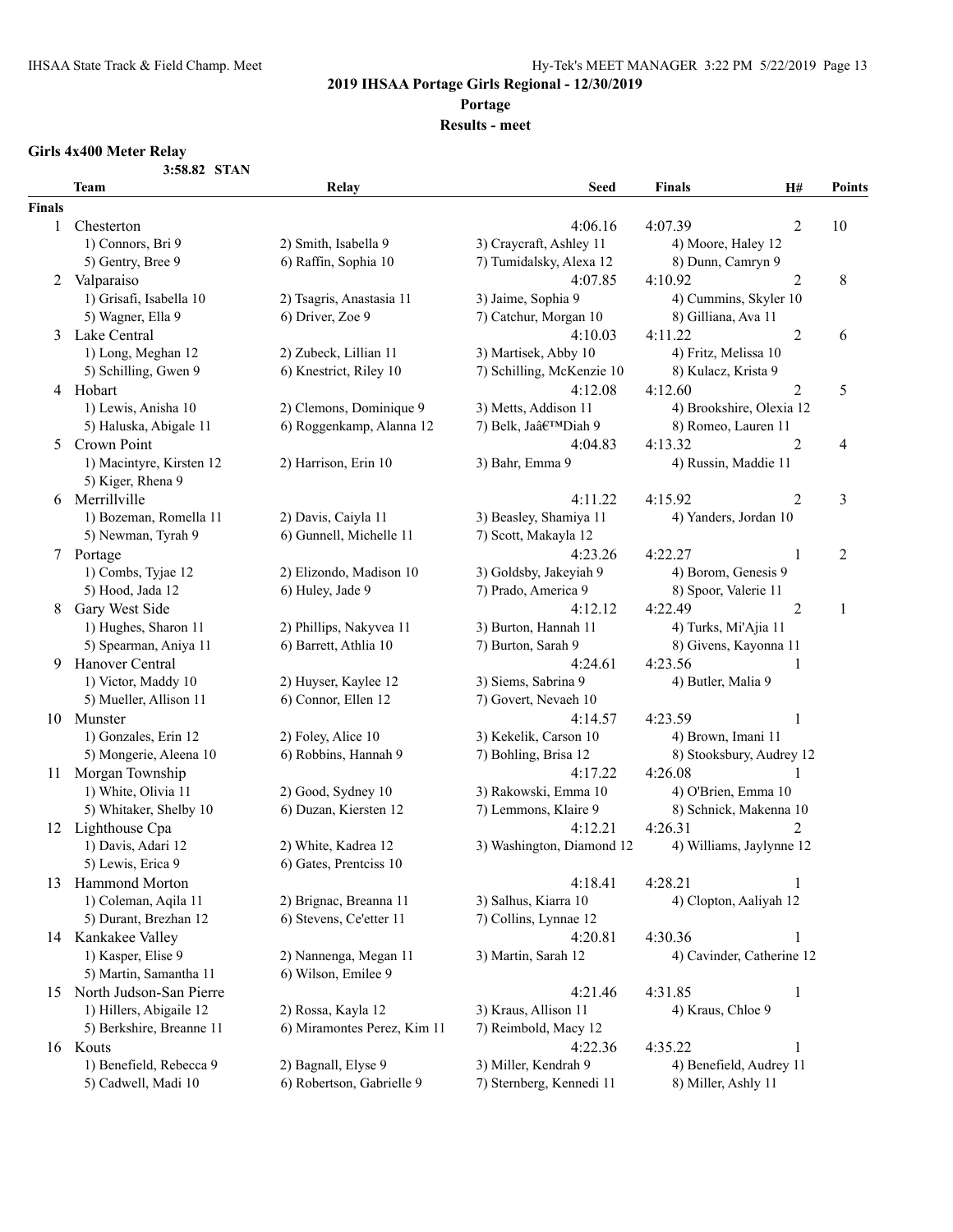#### **Portage**

### **Results - meet**

#### **Girls 4x800 Meter Relay**

| 9:30.31 STAN |  |
|--------------|--|
|              |  |

|               | Team                       | Relay                                          | <b>Seed</b>                    | <b>Finals</b>             | H#             | <b>Points</b>  |
|---------------|----------------------------|------------------------------------------------|--------------------------------|---------------------------|----------------|----------------|
| <b>Finals</b> |                            |                                                |                                |                           |                |                |
|               | 1 Lowell                   |                                                | 9:39.50                        | 9:33.14                   | $\overline{2}$ | 10             |
|               | 1) James, Annalise 12      | 2) Boyer, Jordyn 12                            | 3) Kaczur, Megan 10            | 4) James, Karina 9        |                |                |
|               | 5) Mitsch, Claire 12       | 6) James, Saralyn 10                           | 7) Kramer, Sydney 10           | 8) Bibakis, Alexia 11     |                |                |
| 2             | Chesterton                 |                                                | 9:46.78                        | 9:50.72                   | $\overline{2}$ | 8              |
|               | 1) Craycraft, Ashley 11    | 2) Clancy, Frances 10                          | 3) Malackowski, Nalani 10      | 4) Krol, Kara 12          |                |                |
|               | 5) O'Dell, Grace 12        | 6) Edwards, Taylor 10                          | 7) Ranta, Bailey 9             | 8) Boster, Libby 11       |                |                |
| 3             | Lake Central               |                                                | 9:52.95                        | 10:03.60                  | $\overline{2}$ | 6              |
|               | 1) Kulacz, Krista 9        | 2) Martisek, Abby 10                           | 3) Knestrict, Riley 10         | 4) Zubeck, Lillian 11     |                |                |
|               | 5) Kujawa, Rachael 11      | 6) Davis, Carly 9                              | 7) Kosciek, Taylor 9           | 8) Thomas, Emily 10       |                |                |
| 4             | Merrillville               |                                                | 10:01.68                       | 10:17.93                  | 2              | 5              |
|               | 1) Smith, Christina 11     | 2) Weaver, Sierra 10                           | 3) Beasley, Shamiya 11         | 4) Gunnell, Michelle 11   |                |                |
|               | 5) Arnett, Ta'Nya 10       | 6) Martinez, Natalie 10                        | 7) Gunnell, Lauren 10          |                           |                |                |
| 5             | Morgan Township            |                                                | 10:10.12                       | 10:26.99                  | 2              | 4              |
|               | 1) Duzan, Kiersten 12      | 2) Abbett, Gracie 11                           | 3) Lemmons, Klaire 9           | 4) Schnick, Makenna 10    |                |                |
|               | 5) Teitge, Megan 12        | 6) Whitaker, Shelby 10                         | 7) Pressel, Anna 12            |                           |                |                |
| 6             | Valparaiso                 |                                                | 10:28.67                       | 10:28.12                  | 1              | $\mathfrak{Z}$ |
|               | 1) Driver, Zoe 9           | 2) Brandy, Nicole 11                           | 3) Maldia, Lillian             | 4) Foreman, Aubree 9      |                |                |
|               | 5) Fitzgerald, Hannah 10   | 6) Worthington, Emily 10                       | 7) Worthington, Sarah 10       | 8) Gilliana, Ava 11       |                |                |
| 7             | Rensselaer Central         |                                                | 10:29.11                       | 10:43.68                  | 1              | $\sqrt{2}$     |
|               | 1) Maienbrook, Amzie 9     | 2) Sell, Piper 11                              | 3) Hughes, Adelyn 9            | 4) Wuethrich, Kelsie 11   |                |                |
|               | 5) Black, Anna 9           | 6) Mahnesmith, Sarah 11                        |                                |                           |                |                |
| 8             | Portage                    |                                                | 10:46.07                       | 10:44.48                  | 1              | $\mathbf{1}$   |
|               | 1) Martinez, Brisa 11      | 2) Meyer, Virgina 12                           | 3) Timm, Anna 11               | 4) Purnick, Amanda 9      |                |                |
|               | 5) Perry, Hannah 12        | 6) McCulloch, Morgan 10                        | 7) Chavez, Mia 11              |                           |                |                |
| 9             | Munster                    |                                                | 10:34.17                       | 10:47.45                  | $\mathbf{1}$   |                |
|               | 1) Robbins, Hannah 9       | 2) Baurain, Kristen 9                          | 3) Hemingway, Katie 10         | 4) Bohling, Brisa 12      |                |                |
|               | 5) Stooksbury, Audrey 12   | 6) Blaesing, Maria 11                          | 7) Konstantinopoulos, Amelia 9 | 8) Mongerie, Aleena 10    |                |                |
| 10            | Crown Point                |                                                | 9:50.48                        | 10:48.14                  | $\overline{c}$ |                |
|               | 1) Bozinovski, Victoria 11 | 2) Derwinski, Caitlyn 9                        | 3) Nowaczyk, Layla 9           | 4) Eaton, Brianne 9       |                |                |
|               | 5) Villarosa, Kristel 12   | 6) Russin, Maddie 11                           | 7) Burgos, Jaelyn 10           | 8) Kiran, Kloe 9          |                |                |
|               | 11 Highland                |                                                | 10:25.01                       | 10:48.24                  |                |                |
|               | 1) Markus, Catheryn 9      | 2) Kosior, Lilly 11                            | 3) Lee, Ciera 12               | 4) Handley, Mira 9        | $\mathbf{1}$   |                |
|               | 5) Sobkowicz, Amber 9      | 6) Wilson, Aylina 10                           | 7) Bates, Miranda 10           | 8) Aurand, Grace 11       |                |                |
|               | 12 Hobart                  |                                                | 10:50.12                       | 10:57.11                  | 1              |                |
|               | 1) Haluska, Abigale 11     | 2) Butler, Lilliann 10                         | 3) Belk, Sydney 9              | 4) Romeo, Lauren 11       |                |                |
|               | 5) Kerlin, Hailey 11       | 6) Macroberts, Mackenzie 12                    | 7) Fuentes, Mikayla 9          | 8) Villarruel, Ahliyah 10 |                |                |
|               | Winamac Community          |                                                | 10:33.81                       | 10:59.56                  |                |                |
| 13            |                            |                                                |                                |                           | 1              |                |
|               | 1) Sheets, Alexis 9        | 2) Brumm, Jillian 12<br>6) Jennings, Taylor 11 | 3) Kroft, Kingsley 9           | 4) Smith, Margaret 10     |                |                |
|               | 5) Collins, Kate 9         |                                                |                                |                           |                |                |
|               | 14 Kankakee Valley         |                                                | 10:16.09                       | 11:06.81                  | $\overline{c}$ |                |
|               | 1) Miller, Taylor 12       | 2) Wilson, Emilee 9                            | 3) Martin, Samantha 11         | 4) Culbreth, Alexis 10    |                |                |
|               | 5) Cavinder, Catherine 12  | 6) Campbell, Blythe 9                          |                                |                           |                |                |
| 15            | Gary West Side             |                                                | 10:24.26                       | 11:12.04                  | $\mathbf{1}$   |                |
|               | 1) Barrett, Gabrielle 12   | 2) Barrett, Athlia 10                          | 3) Burton, Sarah 9             | 4) Burton, Hannah 11      |                |                |
|               | 5) Payne, Tiara 11         | 6) Cooper, KeVona 11                           |                                |                           |                |                |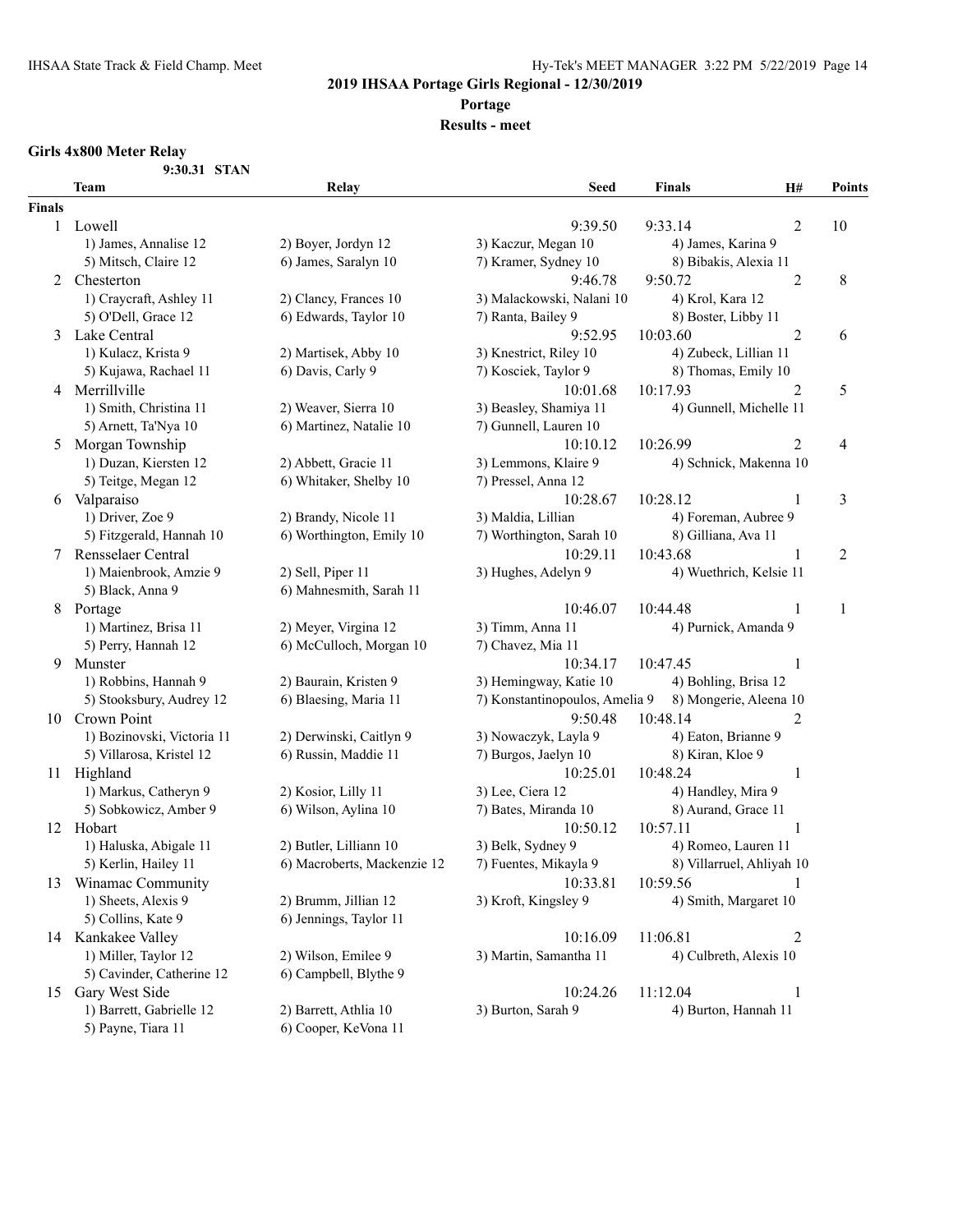**Portage**

**Results - meet**

### **Girls High Jump**

| 5-04.25 STAN |  |
|--------------|--|
|              |  |

|               | <b>Name</b>         |    | Yr School                    | <b>Seed</b> | <b>Finals</b> |             | <b>Points</b> |
|---------------|---------------------|----|------------------------------|-------------|---------------|-------------|---------------|
| <b>Finals</b> |                     |    |                              |             |               |             |               |
|               | Schoonveld, Taylor  |    | 9 Kankakee Valley            | 5-04.00     | $5-04.50$     | <b>STAN</b> | 10            |
| 2             | Rastovski, Emily    |    | 10 Morgan Township           | 5-03.00     | 5-03.00       |             | 8             |
| 3             | Butz, Gina          | 10 | Portage                      | $5 - 02.00$ | J5-03.00      |             | 6             |
| 4             | Harris, Eris        | 12 | Hammond Bishop Noll          | 5-03.00     | J5-03.00      |             | 5             |
| 5             | Hennessey, Allyssa  | 12 | Crown Point                  | 5-02.00     | $5 - 02.00$   |             | 4             |
| 6             | Brown, Imani        | 11 | Munster                      | $5 - 02.00$ | $5 - 00.00$   |             | 3             |
|               | Krzyzanowski, Megan | 11 | North Judson-San Pierre      | 4-08.00     | 4-10.00       |             | .50           |
|               | Miller, Kendrah     |    | 9 Kouts                      | $4 - 10.00$ | $4 - 10.00$   |             | .50           |
| 7             | Dillon, Gemma       |    | 10 New Prairie               | $4 - 10.00$ | $4 - 10.00$   |             | .50           |
|               | Royster, Chyna      | 11 | Merrillville                 | $4 - 10.00$ | 4-10.00       |             | .50           |
| 7             | Pastoret, Kathryn   | 10 | Valparaiso                   | $4 - 10.00$ | 4-10.00       |             | .50           |
|               | Neal, Makayla       | 9  | Crown Point                  | 4-10.00     | 4-10.00       |             | .50           |
| 13            | Vanderhoek, Audrey  | 9  | Highland                     | $4 - 10.00$ | J4-10.00      |             |               |
| 13            | Lopez, Hannah       | 12 | Valparaiso                   | 4-08.00     | J4-10.00      |             |               |
| ---           | Thompson, Amber     | 9  | <b>River Forest</b>          | 4-08.00     | <b>NH</b>     |             |               |
| ---           | Horvath, Claire     | 9  | Washington Township          | 4-08.00     | <b>NH</b>     |             |               |
| $---$         | Tiede-Souza, Kaylee | 9  | Rensselaer Central           | 4-08.00     | NH            |             |               |
| ---           | Capellari, Anna     | 9  | Wheeler                      | 4-08.00     | <b>NH</b>     |             |               |
|               | Stevens, Gracie     | 10 | North Newton                 | 4-08.00     | NH            |             |               |
| ---           | Manns, Ariel        | 9  | Rensselaer Central           | $4 - 10.00$ | NH            |             |               |
| ---           | Stevens, Ce'etter   | 11 | <b>Hammond Morton</b>        | 4-08.00     | <b>NH</b>     |             |               |
| ---           | Brooks, Stormy      | 9  | Hammond                      | 4-08.00     | <b>NH</b>     |             |               |
| ---           | Wozniak, Morgan     | 11 | Lacrosse                     | 4-08.00     | NH            |             |               |
| $---$         | Staples, Chana      | 9  | Bowman Academy               | 4-08.00     | NH            |             |               |
| $---$         | Corman, Kylee       |    | 11 Boone Grove               | $4 - 10.00$ | <b>NH</b>     |             |               |
| ---           | Orsburn, Emma       | 9  | Covenant Christian (Demotte) | 4-08.00     | <b>NH</b>     |             |               |
|               | Richardson, Sarah   |    | 12 Lowell                    | 4-08.00     | NH            |             |               |
| ---           | Green, Zea          |    | 11 Lowell                    | 4-08.00     | <b>NH</b>     |             |               |
|               | Bailey, Zoie        |    | 9 Munster                    | 4-08.00     | <b>NH</b>     |             |               |
|               | Delgado, Carolyn    | 12 | Lake Central                 | 4-08.00     | NH            |             |               |
| $---$         | Thorpe, Brianna     |    | 10 LaPorte                   | 4-08.00     | <b>NH</b>     |             |               |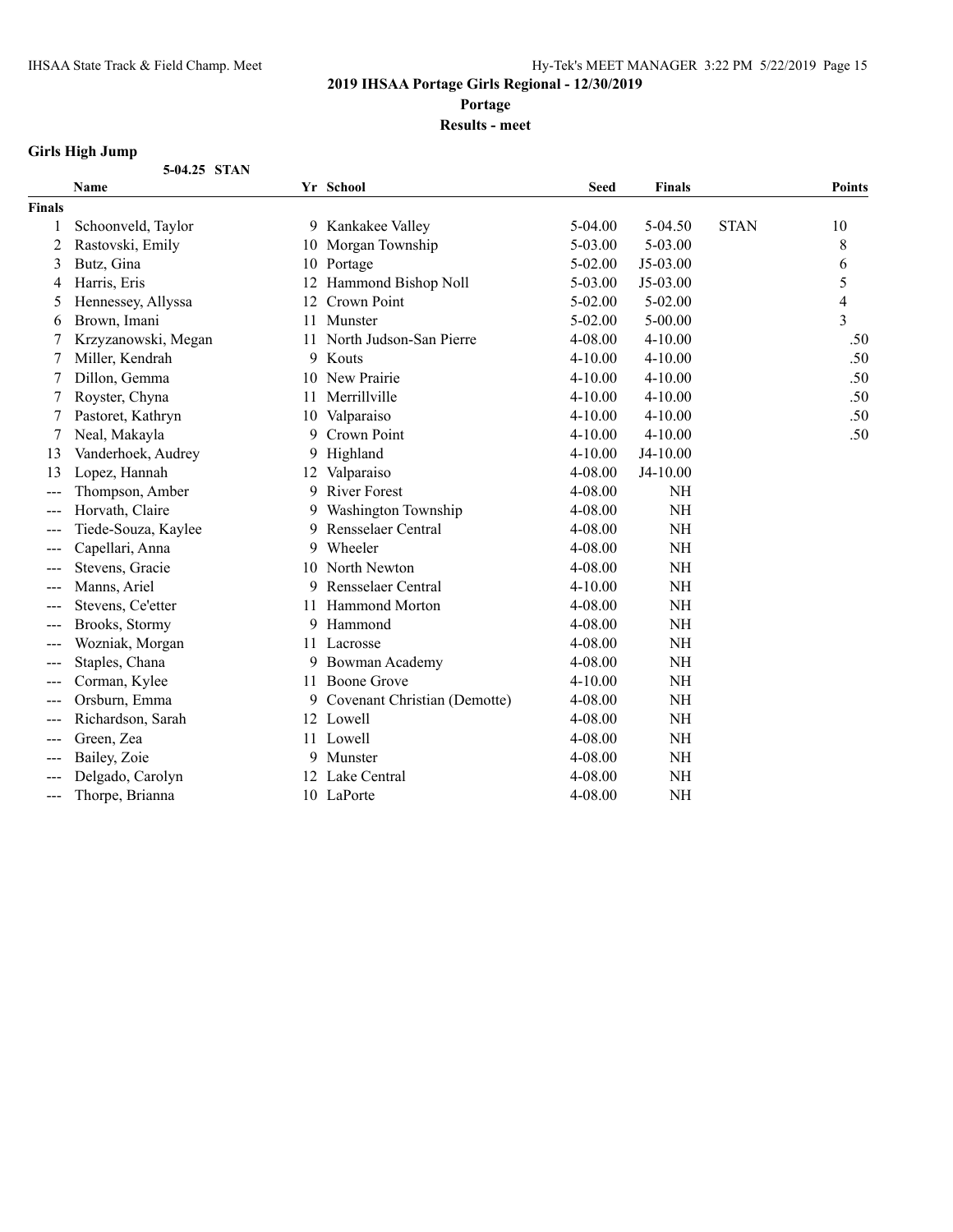**Portage**

**Results - meet**

#### **Girls Pole Vault**

|        | 11-02.00 STAN      |      |                             |             |               |             |               |
|--------|--------------------|------|-----------------------------|-------------|---------------|-------------|---------------|
|        | Name               |      | Yr School                   | <b>Seed</b> | <b>Finals</b> |             | <b>Points</b> |
| Finals |                    |      |                             |             |               |             |               |
|        | Rigg, Madison      | 12   | Lake Central                | 12-00.00    | 11-02.00      | <b>STAN</b> | 10            |
|        | Polizotto, Elena   | 12   | Hobart                      | 10-00.00    | 10-10.00      |             | 8             |
| 3      | Miller, Meghan     | 12 - | Michigan City               | 10-00.00    | 10-06.00      |             | 6             |
| 4      | Bogue, Caity       | 12.  | Chesterton                  | $9 - 09.00$ | 10-02.00      |             | 5             |
| 5      | Stewart, Janiya    |      | Jr Merrillville             | $9 - 06.00$ | $9 - 10.00$   |             | 4             |
| 6      | Parsons, Zoe       | 11   | Hebron                      | $9 - 00.00$ | J9-10.00      |             | 3             |
|        | Kimes, McKenzey    |      | Boone Grove                 | $9 - 06.00$ | $J9-10.00$    |             | 1.50          |
|        | Tsagris, Anastasia | 11   | Valparaiso                  | $9 - 06.00$ | J9-10.00      |             | 1.50          |
| 9      | Thomas, Maggie     | 12   | South Central (Union Mills) | $9 - 09.00$ | $9 - 06.00$   |             |               |
| 10     | Stanley, Riley     | 10   | Valparaiso                  | 10-00.00    | J9-06.00      |             |               |
| 10     | Chlebowski, Hannah |      | New Prairie                 | 8-06.00     | J9-06.00      |             |               |
| 12     | Kennedy, Ashley    |      | Washington Township         | 8-06.00     | J9-06.00      |             |               |
| 13     | Berkshire, Breanne | 11.  | North Judson-San Pierre     | 8-06.00     | $9 - 00.00$   |             |               |
| 13     | Tuesburg, Kailee   | 11   | Kankakee Valley             | 9-09.00     | $9 - 00.00$   |             |               |
| 15     | Hunzelman, Sophia  | 11   | Chesterton                  | 8-06.00     | $J9-00.00$    |             |               |
|        | Gonzales, Erin     | 12.  | Munster                     | 8-06.00     | NH            |             |               |
| ---    | Fox, Hollie        | 10-  | Highland                    | 8-03.00     | NH            |             |               |
| ---    | Porter, Sophia     | 11.  | Munster                     | $7 - 00.00$ | NH            |             |               |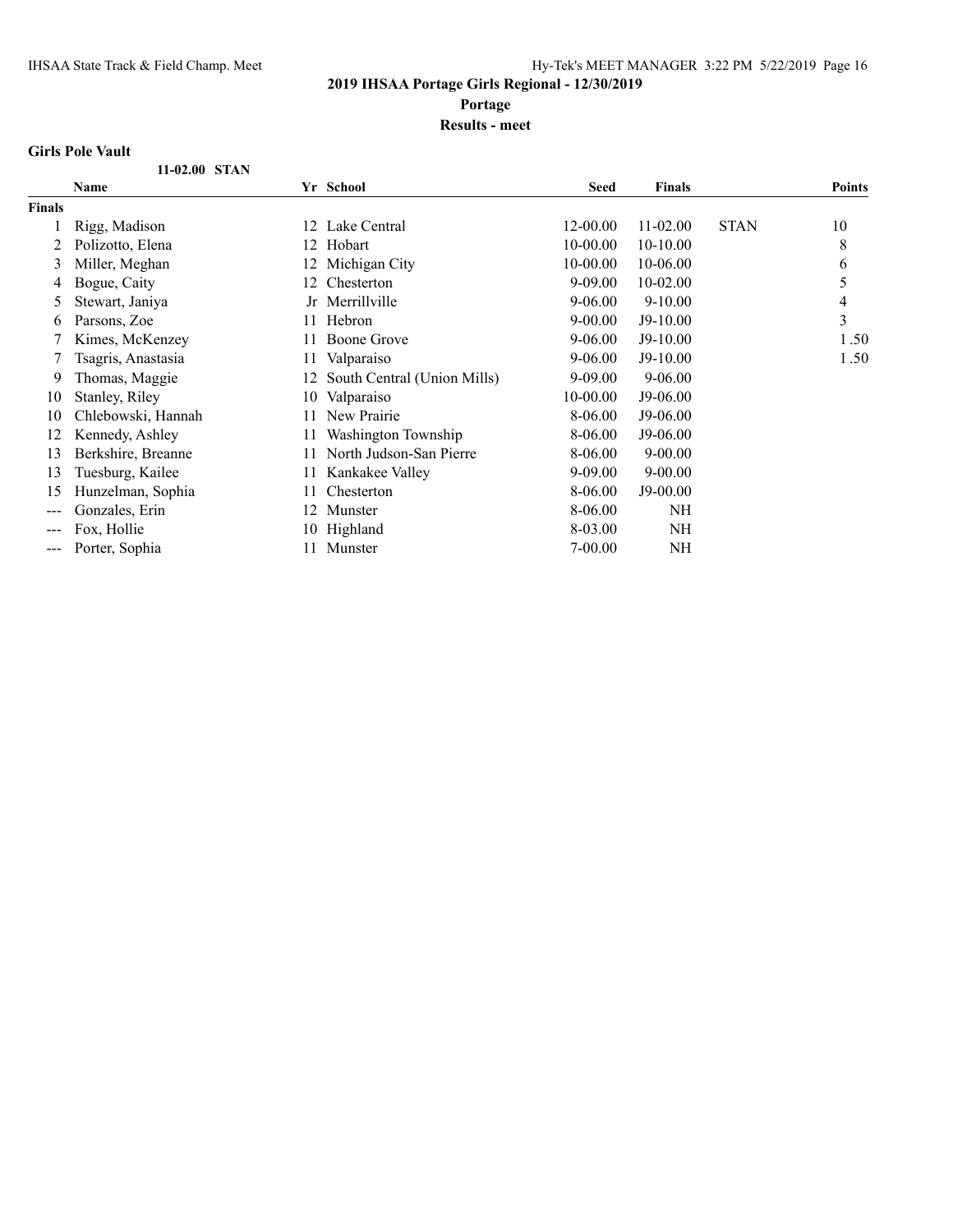**Portage**

**Results - meet**

### **Girls Long Jump**

|               | Name                |     | Yr School                    | <b>Seed</b> | <b>Finals</b> |             | <b>H#</b>      | Points |
|---------------|---------------------|-----|------------------------------|-------------|---------------|-------------|----------------|--------|
| <b>Finals</b> |                     |     |                              |             |               |             |                |        |
|               | Johnson, LaTreasure |     | 10 Lake Central              | 17-10.50    | 18-03.50      | <b>STAN</b> |                | 10     |
| 2             | Reed, Jai           | 11. | Calumet                      | 17-04.75    | 18-00.50      | <b>STAN</b> |                | 8      |
| 3             | McHenry, Payton     | 12  | Merrillville                 | 16-07.50    | 17-09.00      | <b>STAN</b> |                | 6      |
| 4             | Palmer, Jessica     | 12  | Bowman Academy               | 16-01.00    | 16-10.00      |             | $\overline{2}$ | 5      |
| 5.            | Fields, Joanna      |     | 9 Valparaiso                 | 16-07.25    | 16-08.25      |             |                | 4      |
| 6.            | Lakomek, Madison    | 12  | Munster                      | 16-07.00    | 16-07.50      |             |                | 3      |
|               | Holmes, Desiree     | 10- | Covenant Christian (Demotte) | 16-07.50    | 16-05.50      |             |                | 2      |
| 8             | Ashley, Joani       | 12  | Michigan City                | 16-05.75    | 16-05.25      |             | $\overline{2}$ |        |
| 9             | Geiser, Hannah      | 10. | Chesterton                   | 16-06.00    | 16-05.00      |             |                |        |
| 10            | Healey, Alexis      | 11. | Rensselaer Central           | 16-03.00    | 16-04.75      |             | $\overline{2}$ |        |
| 11            | Ashley, Naomi       |     | 12 Michigan City             | 16-08.00    | 16-04.00      |             |                |        |
| 12            | Butler, Malia       |     | 9 Hanover Central            | 16-01.00    | 16-03.50      |             | $\overline{2}$ |        |
| 13            | Jones, Kayla        |     | 11 LaPorte                   | 16-04.25    | 16-00.75      |             | 2              |        |
| 14            | Guerrero, Victoria  |     | 11 Highland                  | 17-04.75    | 15-10.75      |             |                |        |
| 15            | Long, Meghan        | 12  | Lake Central                 | 16-01.25    | 15-08.25      |             | $\overline{2}$ |        |
| 16            | Kekelik, Carson     | 10  | Munster                      | 16-05.00    | 15-07.50      |             | 2              |        |
| 17            | Sanders, Hailey     |     | Winamac Community            | 16-00.50    | 14-06.00      |             | 2              |        |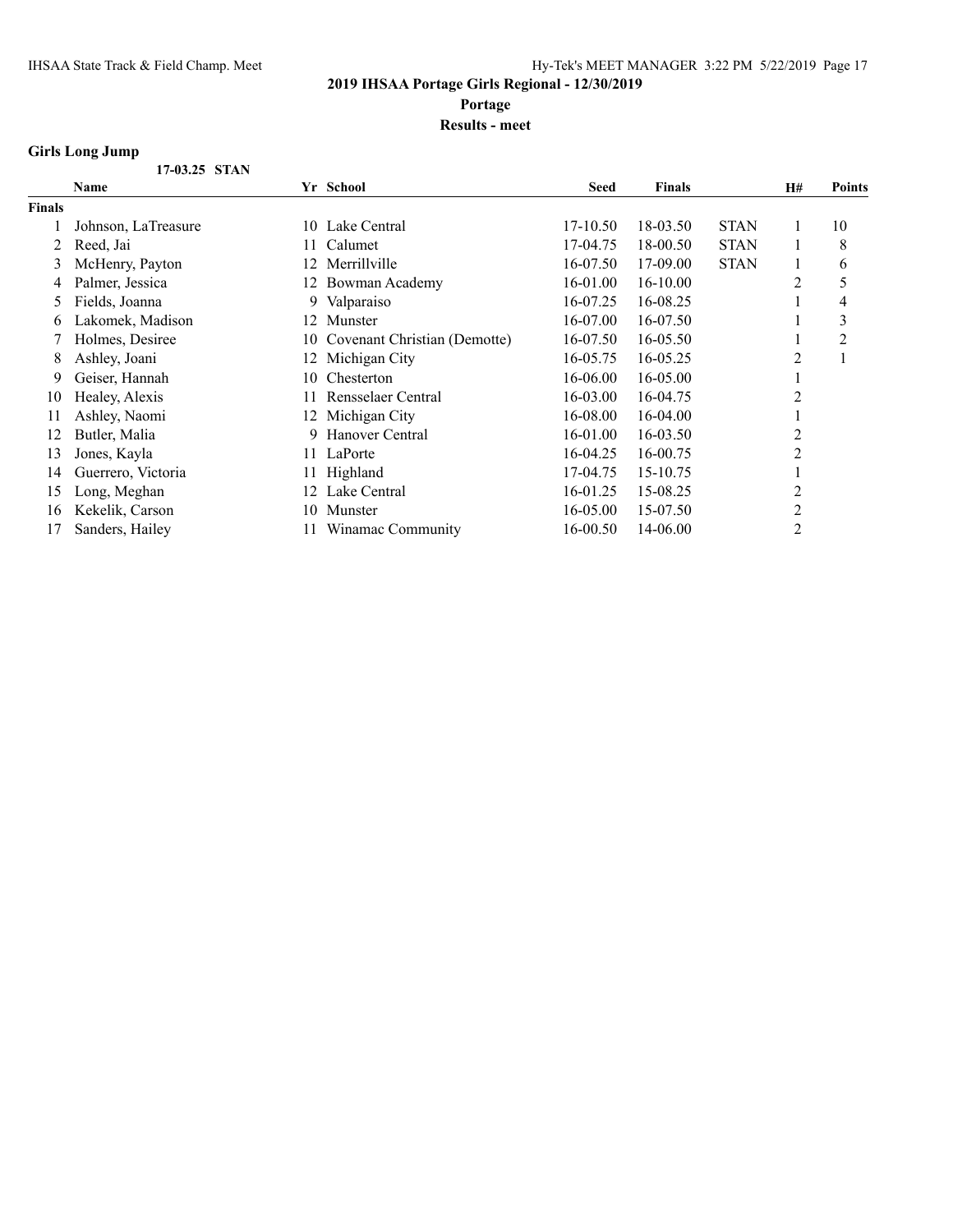**Portage**

#### **Results - meet**

#### **Girls Shot Put**

|        | 40-05.00 STAN      |     |                    |              |               |             |    |               |
|--------|--------------------|-----|--------------------|--------------|---------------|-------------|----|---------------|
|        | Name               |     | Yr School          | <b>Seed</b>  | <b>Finals</b> |             | H# | <b>Points</b> |
| Finals |                    |     |                    |              |               |             |    |               |
|        | Ellis, Makeda      | 12  | Lake Central       | $43 - 02.50$ | $42 - 03.00$  | <b>STAN</b> | 2  | 10            |
| 2      | Bormet, Ella       | 11- | Morgan Township    | 38-10.00     | $40 - 03.25$  |             | 2  | 8             |
| 3      | Nelson, Jaecy      | 9.  | Griffith           | 37-07.00     | $40 - 00.00$  |             | 2  | 6             |
| 4      | Redlin, Hannah     | 11  | Rensselaer Central | 37-10.50     | 38-10.50      |             | 2  | 5             |
| 5      | Lavendusky, Maya   | 9.  | Portage            | 37-05.00     | 36-08.00      |             | 2  | 4             |
| 6      | Sams, Leah         | 11. | Merrillville       | 34-00.50     | 36-00.00      |             |    | 3             |
|        | Davis, Madison     | 9.  | Chesterton         | 34-05.00     | 35-08.25      |             | -1 | 2             |
| 8      | Boren, Keatyn      |     | 12 LaPorte         | 38-00.00     | 35-06.00      |             | 2  |               |
| 9      | Mularski, Allie    |     | Lake Central       | 36-03.50     | 34-08.00      |             | 2  |               |
| 10     | Sams, Bionca       | 12  | Merrillville       | 34-00.00     | 33-03.00      |             |    |               |
| 11     | Greenholt, Tanner  | 11- | Lowell             | 35-07.00     | 33-02.25      |             | 2  |               |
| 12     | Garwood, Claire    | 11. | Lacrosse           | 35-05.00     | 32-06.75      |             | 2  |               |
| 13     | McComis, Ella      | 12  | Munster            | 32-04.00     | 32-00.00      |             |    |               |
| 14     | Denton, Skylar     | 11. | New Prairie        | 34-02.00     | 31-07.50      |             |    |               |
| 15     | Luttrell, Jaiden   | 12. | Rensselaer Central | 34-00.00     | 31-03.00      |             |    |               |
| 16     | Clark, Mollie      | 11  | Munster            | 32-07.00     | 30-07.00      |             |    |               |
| 17     | Fullilove, Ijahnae | 10  | Gary West Side     | 32-03.00     | 30-00.50      |             |    |               |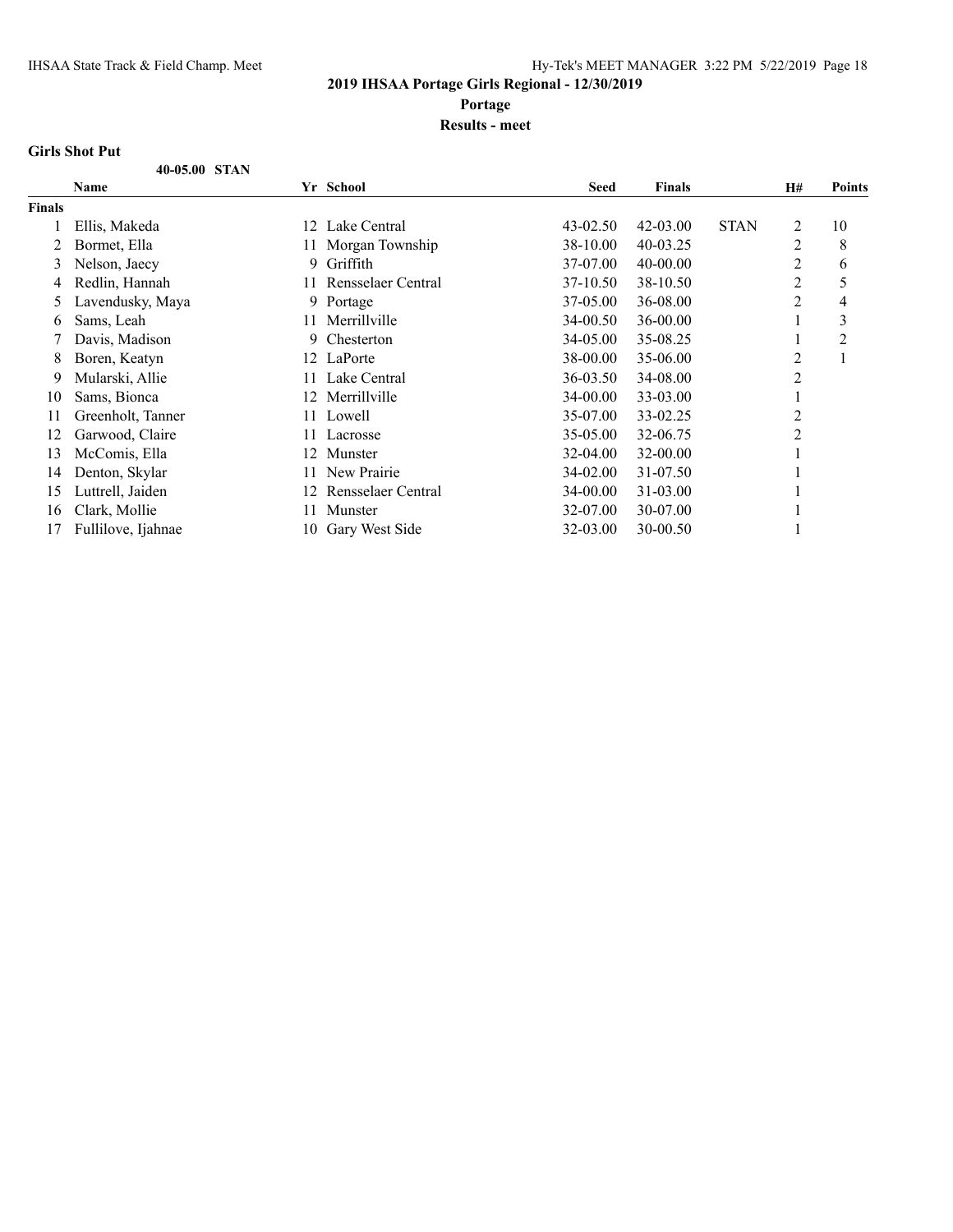**Portage**

#### **Results - meet**

#### **Girls Discus Throw**

|               | 127-06 STAN        |     |                             |             |               |             |                |               |
|---------------|--------------------|-----|-----------------------------|-------------|---------------|-------------|----------------|---------------|
|               | <b>Name</b>        |     | Yr School                   | <b>Seed</b> | <b>Finals</b> |             | H#             | <b>Points</b> |
| <b>Finals</b> |                    |     |                             |             |               |             |                |               |
|               | Redlin, Hannah     | 11. | Rensselaer Central          | 136-11.50   | 131-04.00     | <b>STAN</b> | 2              | 10            |
|               | Schoonmaker, Sarah |     | 9 Lake Central              | 109-01      | 116-04.00     |             | $\overline{2}$ | 8             |
| 3             | Bormet, Ella       | 11- | Morgan Township             | 116-02      | 115-05.00     |             | $\overline{2}$ | 6             |
| 4             | Mularski, Allie    | 11  | Lake Central                | 121-04      | 115-03.00     |             | $\overline{2}$ | 5             |
| 5             | Sams, Bionca       | 12. | Merrillville                | 121-09      | 113-11.00     |             | $\overline{2}$ | 4             |
| 6             | Janas, Cassie      | 12. | Westville                   | 108-00      | 108-07.00     |             | 2              | 3             |
|               | Hinkel, Miyah      |     | Highland                    | 97-07       | 101-08.00     |             |                | 2             |
| 8             | Denton, Skylar     | 11. | New Prairie                 | 105-04      | 99-07.00      |             | 2              |               |
| 9             | McComis, Ella      | 12. | Munster                     | 112-03      | 96-01.00      |             | $\overline{2}$ |               |
| 10            | Briggs, Aaliyah    | 11. | Michigan City               | 99-11       | 95-08.00      |             |                |               |
| 11            | Gerhardt, Victoria | 11  | Chesterton                  | 99-01       | 94-06.00      |             |                |               |
| 12            | Rice, Ayla         |     | 9 Valparaiso                | 96-03       | 93-01.00      |             |                |               |
| 13            | Tumacder, Mia      | 11  | Munster                     | 92-02       | 90-07.00      |             |                |               |
| 14            | Hooper, Simone     | 10  | Portage                     | 96-04       | 84-08.00      |             |                |               |
| 15            | Groen, Sara        |     | Kankakee Valley             | 92-03.50    | 84-07.00      |             |                |               |
| 16            | Parker, Alyssia    | 10  | South Central (Union Mills) | 96-07       | 82-08.00      |             |                |               |